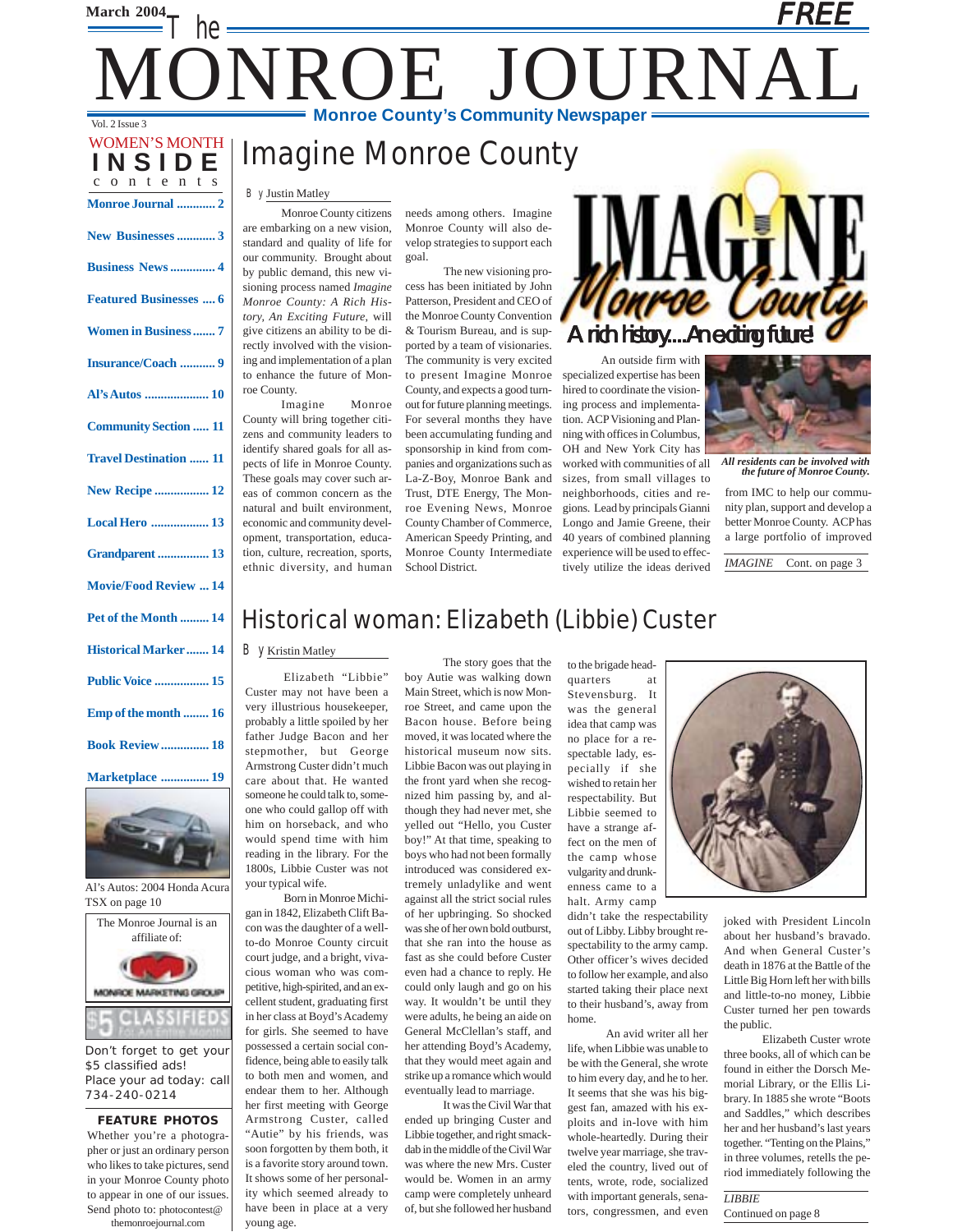### **Get your copy at any of the following locations!** We appreciate our distribution partners! The Monroe Business Journal Staff

#### **Downtown Monroe**

Cakes by Stephanie Xerox Dominic's Anthony's Lifestyles Top Nail ACO Marathon Sauer's Furniture Farm Tractor Supply Key Bank KFC Allstar Real Estate Bobby's Kitchen Tuffy Gerweck Nissan Boss Agency Computer Works Tread Mill Professional Village Pharmacy Dinette & Patio Plus Auto Zone MB&T Mortgage Fiesta Hair Dino's Mammoth Video Power House Gym MB&T Bank **CVS** Fino's 1-Hour Martinizing Monroe Liquor Plaza Enterprise Rent-a-Car The Eatery Electric Beach Sunoco Foster Inc. Realtors J&R Transmission Firestone Auction Gallery Theater Trophy Shop Book Nook Southside Jimmy's Re-Fined Furnishings Martin Shoes McGeady's Great Lakes Gourmet Country Gifts and More **and Monroe St.** MB&T Dorsch Memorial Library Monroe County Courthouse Monroe City Hall Lawyers Title Stacey's Travel Village Bistro Touch of Country Beek's Bar Advanced Temporary Services National City Frenchies Deb's Candy Boutique 5/3rd Bank Café Classics Zorba's River's Edge Teller's Quick Print

**Telegraph** 5/3rd Bank Quatros Subway Michigan Works Delta Coney Island Sunoco Monroe County Credit Union Pete's Garage Odyssey Hair Salon Panera Dolce Vita Foodtown Walgreens Marathon AAA Cingular Wireless Asiana Curves Fantastic Sams Farmer Jack Buds n Blooms Marathon on N. Roesseler Farm Bureau Insurance Fultz Gallery Rite Aid Hi Lite Secretary of State Sunoco SEE&A Credit Union Villa's Party Store MB&T **LaPlaisance** Marathon Tower 98 MCAR Gateway Chiropractic Bolles Harbor Café Stadium Club Antique Mall Subway on Elm Rapid Wireless River Raisin Vet Big Boy Broadway Market MB&T Big O Tire JT's Party Store on Cole Rd. Clark Victory Honda N. Monroe Green House Frenchtown Party Store Citgo Mobile **Luna Pier, Erie, Temperence and Lambertville** Sunoco Ganders Restaurant Lakeside Laundry Super 8 Hotel Erie Food Center Erie Restaurant MB&T Frog Leg Inn Mower & Stevens Construction Philip Michaels Hair Design Walt's Heating & Air Conditioning

**Dundee** Marathon Holiday Inn Express Italian Family Dining Wilderness Sports Bar Comfort Inn & Suites Shell Amerihost Inn Dundee Family Care St. Julian's Winery Curves China One Buffet Denny's Mobile Dairy Mart Schmidt & Sons Pharmacy Standard Federal Allstar Real Estate Team Gerweck Real Estate Gerweck Real Estate Marathon Family Video Monroe County Community College Standard Federal Lifestyles Marco's Pizza First Choice Haircut Tiffany's Evelyn Bay Coffee Company Kimberly Cleaners Papa Johns 5/3rd Bank MB&T Subway American Table Restaurant Top Bay Tanning Future Fitness Time Amoco Standard Federal Andy's Nails Doggie Boutique **MR&T** Library Mt. Loonies Pub & Sub Ultimate Coney Island Spin Brite Laundry State Farm Insurance Landmark Title Insurance Sunseekers Tanning Loss Realty Subway Marco's Pizza Video Connection Curves Monroe County Credit Union Start's Auto Parts Dairy Mart Bedford Computers Carter Carpets Sparkling Brite Laundry Crary Drugs Mrs. C's Corner Café Sunoco Kimberly Cleaners

> I I п ı I ı ı

Monroe, MI 48161

**Milan** Ford Dealership Sleep Inn Citgo Amoco Big Boy Marathon Milan Family Practice Lotto Store Coin Clean Center Milan Chamber of Commerce Apotheke Milan Floral Mainstreet Financial Blake Realty Hungry Howies Creal and Creal Standard Federal Daryl Parker MD Jones Insurance Miller Prescription Drug Collins Center Milan Bakery State Farm Mr. Bread Basket **MR&T Flat Rock** Flat Rock Bowling Alley Do it Yourself Center Ray Hunter Florist Darlene's Flower Gift Shop Jim's Old & Odd Antiques Pot-Pouri Gallery 5/3rd Bank Marathon **MR&T** Flat Rock Family Restaurant The American Flag Friendly Dining Pizza Hut BP Gas Big Bear Lodge Stanley Market Liquor One Nails Tiffany's Pizza Dunkin Donuts Carl's Furniture Sunoco Subway China House Metro Shores Credit Union My Salon Puff n' Stuff Tobacco Jersey Giant Submarin Paramount Health Care Natures Nook Dundee Pharmacy Swan Creek Candle Dundee Village Hall The Herb Depot Cella Mar State Farm Dundee Internet Mother Earths Stone Castle **MR&T** Key Bank Mobile Dundee Golf Club J's Five Points Kroger

**Carleton** Check n Go H&R Block Sun One Tanning CVS Big Boy Pro Cuts Salon Flat Rock Automotive Hair 1 Pet Needs Sunny Side Cleaner AAA Sign Service AT&T Wireless Flat Rock Party Store **Citgo** Flat Rock Towers Marathon

#### Family Hair Salon

Tacoma Video Country Kitchen Carleton Pharmacy Busch's Grocery Store Labo Realty Grafton Inn Carleton Laundry MB&T Speedway Standard Federal Bank Tiffany's Maxwell's Market Carleton House Restaurant Dairy Mart First Financial Insurance Comerica Bank Curves Dollar Plus Sunoco Subway

#### **Newport**

International House Café Sunoco State Park Party Store Kenny's Mini Mart BP Gas Marathon First National City Bank D/Z Embroider New Reflection MB&T Brest Bay Party Store Nautica Salon Wiggins Development Video Cove Curves A&T Automotive The Bear Den Ferr-Mee III Party Store Landscaping Supplies Lee's Market Lake Side Florist Amoco Newport Tanning MB&T

Kirks Cleaning Depot

**MR&T** 

### The Monroe Journal Subscription

| □ Yes, I would like a 12 issue subscription for \$24<br>(Enclosed check or money order. Checks payable to Monroe Journal)    |                                               |  |
|------------------------------------------------------------------------------------------------------------------------------|-----------------------------------------------|--|
| $\Box$ I would like to be a distribution partner.<br>(The Journal is provided to your business and customers free of charge) |                                               |  |
| I would like to contribute a story or photo.                                                                                 |                                               |  |
| □ I am interested in advertising and rates.                                                                                  |                                               |  |
| □ I am interested in employment opportunities.                                                                               |                                               |  |
| Business:                                                                                                                    |                                               |  |
| Name:                                                                                                                        |                                               |  |
| Address:                                                                                                                     |                                               |  |
| Phone:                                                                                                                       | Mail completed form to:<br>The Monroe Journal |  |
| Email:                                                                                                                       | 14989 S. Dixie Hwy.                           |  |

#### **UPCOMING ISSUES:**

**April** *Employment Services & Outsourcing* **May** *Commercial Real Estate* **June** *Home Ownership & Upkeep* **July** *Investment/Reitirement* **August** *Automobile Services* **September** *Healthcare* **October** *Legal Issues* **November** *Taxes & Accounting* **December**

*Wireless Service & Technology*

### ■ Network with other businesses, make new contacts, get advice, and help eachother succeed. Free informal business forum for all Monroe County business people. **Thursday mornings at 9:30am NETWORK**<br>SUPPORT ORT

**Cafe Classics - 8 E. Front St.**

**Call 240-0214 for more details**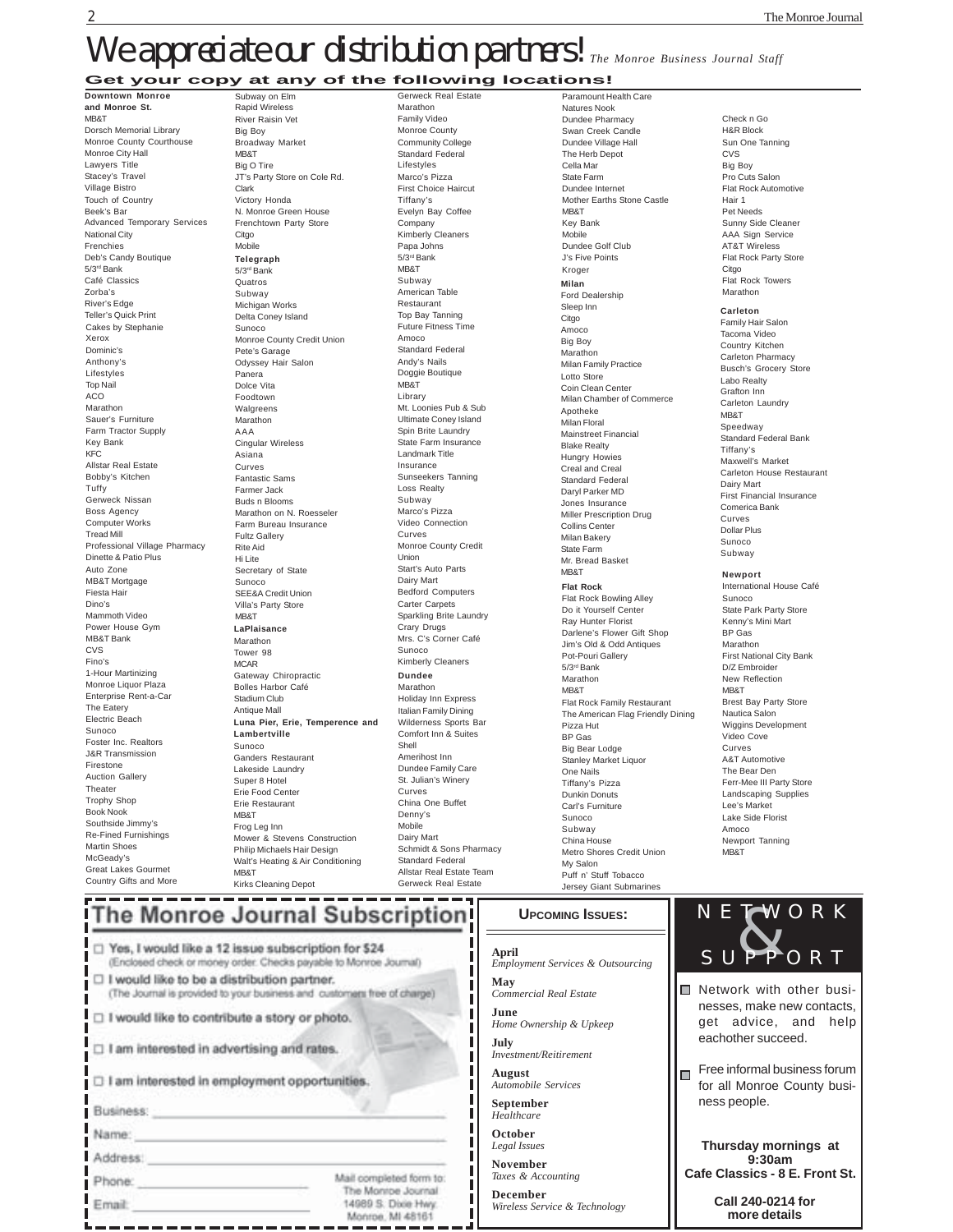### NEW BUSINESSES

### The doctor is in



*Owner, Dave Clark doctoring a homeowners' furnace.*

Dave Clark has a goal. As owner of The Home Doctor, his goal is educating people about the importance of a quality home inspection when buying or selling a home and helping them to protect and maintain their investment.

A home inspection consists of a visual inspection and evaluation of the home and its components such as heating, cooling, plumbing and electrical. The average inspection lasts between three to six hours depending on the size of the home. Clark requires his clients to be there during this process and has them carry pen and paper to take notes of possible potential problems he encounters, along with tips and suggestions on maintaining components so they stay in good working order. Upon completion, his clients receive a computer automated

printout of the entire inspection along with answering any questions they may have. A follow-up call is also made 30 days after closing, giving the new homeowners another opportunity to discuss any additional concerns.

Along with educating people about home inspections, Clark also stresses the importance of the education of the inspectors themselves. Because the State of Michigan does not require a state license to become a residential inspector, potential homeowners need to be aware of this when making their choice. The Home Doctor received his education from Thompson College, a certified and accredited home inspection school in Scranton, PA. Each member that joins his team must complete this program with an average of 90% or higher. This, Clark feels helps separate him from the competition. Purchasing a home will quite possibly be one of the biggest expenses you will have in your lifetime. Take the time to receive a quality inspection with a trained and certified team. Doctor's orders!

*David Clark Licensed & Insured (734) 457-5788*

### From Munoz to Intech



*Steve Munoz, president of Intec*

S. R. Munoz Engineering may have changed its name, but nothing has gone away from its service. In fact, they now have even more to offer customers.

Steve Munoz, president of Intec, stated that the name was changed to go along with the additional help that the company has received in staff. No longer just run by Munoz, Intec has three engineers and one surveyor along with other technical staff to assist customers. Intec's main focus is land de-

velopment for residential and commercial clients, but they also do work for the county and the drain commission (like opening and closing drains) and traffic studies. Residential septic systems are another thing that Intec has begun to place for people.

According to Munoz, the initial response to their move has been great. They have had a lot of new clients and with the added staff; they are "hard to compete with in terms of knowledge and expertise."

Although a majority of their work is done in Monroe County, Intec has about a 100 mile working area, with jobs being done from Ann Arbor to a couple counties in Ohio. Munoz is focused on the expansion in this area, wanting to service developers in the county.

Another new feature at Intec is the ability to do boundary, mortgage, and land surveys for customers. *Intech Engineering, Inc. 7276 Jackman Rd. (734) 856-6200*



### The Foot Esthetic



*Mariska (left) giving a relaxing pedicure.*

Regardless of our particular body shape or proportions, the more we nurture ourselves, the more radiant and confident we become physically and expressively. It is this view, along with a genuine interest in helping people realize their esthetic potential that Mariska of Attilios II Salon chose to focus her business offering regular pedicures and wax pedicures that also include a free foot massage. She feels foot care should not be viewed as a warm weather only "seasonal" regimen but feet should look and feel as if one could expose them proudly if need be without hesitation regardless of season.

Mariska starts her workday as early as 6:00 A.M. to accommodate people with hectic schedules. All the pedicures are given in a private room out of anyone's view, allowing customers not to feel ashamed or embarrassed. She also believes in keeping her services affordable charging only \$20.00 for a regular pedicure and \$25.00 to include the paraffin wax treatment. "My prices on pedicures and paraffin wax pedicures are like buying one foot and getting the other foot free!" states Mariska. Adding, "Pedicures should be an effective affordable necessity as well as an affordable luxury allowing the person to walk away feeling and looking in vogue, chic and elegant! It doesn't take a lot of money to improve your foot appearance, just diligence and care on a regular basis.

*Mariska at Attilios II 1416 W. Elm St. (734) 241-2986 office (313) 550-0047 cell (local call) call for an advanced appointment*

### Buy, sell, trade autos



*Plenty to choose from at Mac's Auto Sales.*

Traffic-goers have probably noticed a new business in Erie; a used car dealership that has both newer and older vehicles and is located just south of La Fiesta. Owned by Josh McElvany, Mac's Auto Sales buys, sells, and trades automobiles.

McElvany has seen a good response so far, and is looking forward to more customers as more people hear of his new business. Although they have not had time to send out a lot of advertis-

#### *IMAGINE* Continued from page 1

communities and locations that include New York, Houston, Knoxville, Washington D.C., and more. Visit them at www.acp-planning.com.

Imagine Monroe County will begin with a blank slate, free from any preconceived ideas or agendas. Through public idea gathering meetings, residents will provide a foundation of ideas and issues concerning the future of Monroe County. This series of public brainstorming meetings is scheduled for March 1-4, 2004. All meetings will be open to the public and conducted by trained facilitators in small groups of ten to twelve residents. The legitimacy and quality of the results of Imagine ing, Mac's has gotten many customers from drive-by traffic and referrals.

Those who stop are treated to an assortment of "good, clean, low mileage used cars." There are weekly sales now and even if the hours don't work for a client; McElvany will set up out-ofbusiness-hour appointments.

According to McElvany, he "wanted to be his own boss, and thought this would be a good first business to run." His father, Marty McElvany, also buys and sells a few cars himself at Mac's.

"All cars are way below Kelly's Blue Book," McElvany said, "That's the way we want to do business… by building a solid reputation in town."

*10939 S. Telegraph in Erie (734) 848-3332 Mon, Wed-Fri 10-6, Tues 2-6, Sat 9-2.*

Monroe County will rest on strong public participation. Other meetings will be held to develop goals and strategies to turn these goals into reality. The process will culminate with an Idea Fair in mid May that will result in an action plan. Then community support will be required to implement this plan.

Every idea for the improvement of Monroe County counts! Your ideas will help shape the future for generations to come.

*For more information contact John Patterson at: Phone: 734-457-1030 Fax: 734-457-1097 or visit www.imaginemonroecounty.org*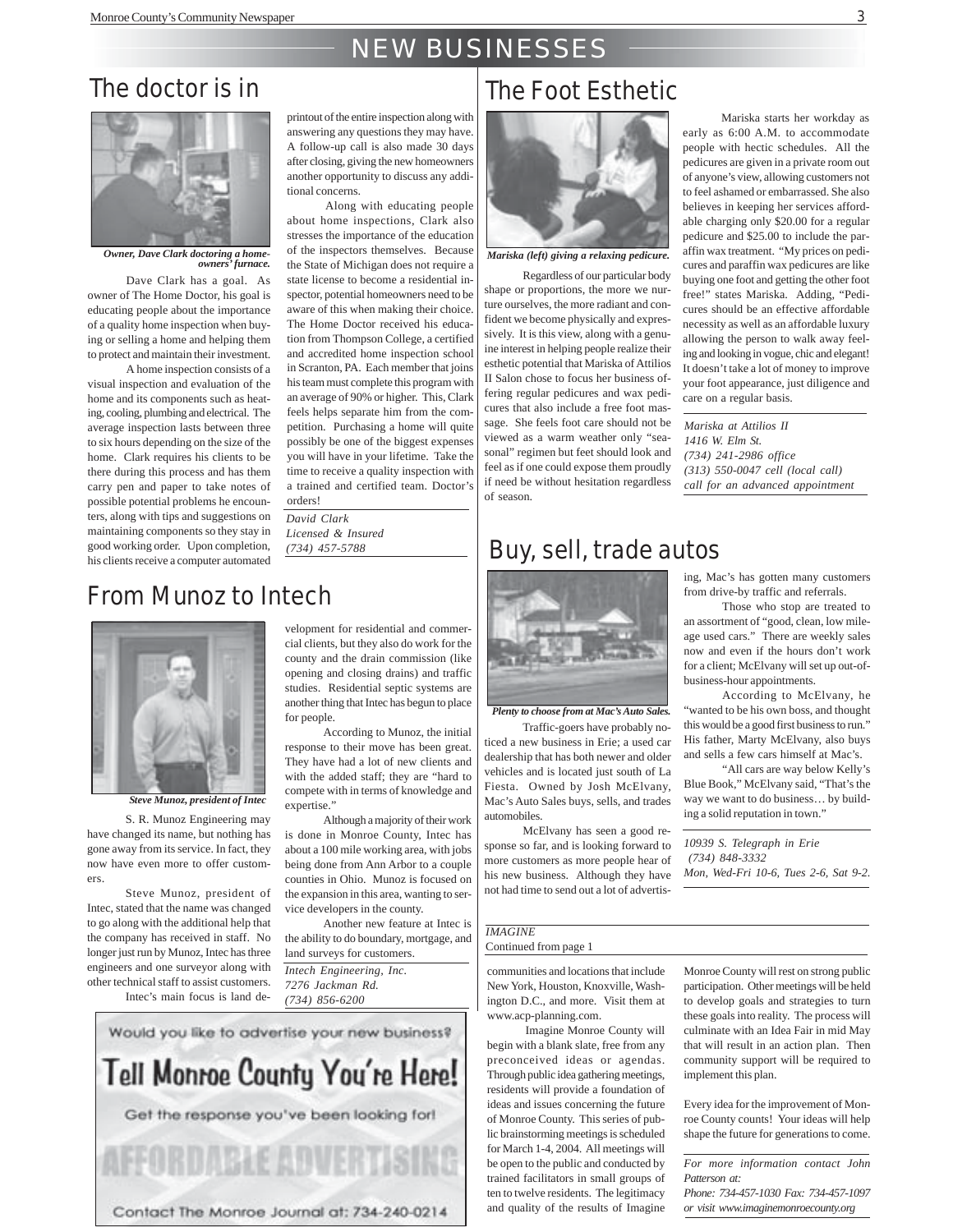### BUSINESS NEWS

### Listen for Precious Sounds



#### *(left)Lee Schilling and Shelley Van Houten.*

#### By Julie Jacobs

It is sometimes thought that people are destined for certain purposes Schilling of Precious Sound Hearing was a young girl and she was always body aid, used for the profoundly deaf.

Lee has been working with the hearing impaired since she became state licensed in 1979. She opened Precious

Sound Hearing Aids in 1989 which tests for hearing loss and represents more than 20 companies and over 1000 hearing aid units. Most insurances are accepted, along with Visa, MasterCard, Help Card and more. In 1990 a 24 hour Dial A Hearing Screening Test was implemented which allows a person to have a preliminary test over the phone. Since its inception, 25,205 calls have been logged and this free service is still being offered today.

in life. Even at a very early age Lee apprentice, along with two other associ-Aids had an interest in her field. Her "We are a Christian based business that grandfather had a hearing loss when she believes in what we do and stands behind interested in the fact that he wore a can expect surprisingly great friendly ser-Twenty seven years later, Lee still loves the hearing profession and the opportunity to serve the Monroe community. Lee, along with Shelley Van Houten who joined the firm in September 2003 as an ates, views their work also as a ministry. our products," states Lee. Adding, "People vice in a more personal atmosphere".

> *Contact at: 734-241-5858 Dial A Hearing: 734-241-1234*

### Team MS Program to include longest day of golf in May

The



Michigan Chapter of the National Multiple Sclerosis (MS) Society invites Monroe County businesses to par-

ticipate in the Team MS program. Multiple sclerosis is a chronic, often disabling disease of the central nervous system affecting more than 15,000 people in Michigan.

"The Team MS Program represents the largest part of our fundraising effort to help end the devastating affects of multiple sclerosis," said Pat McDonald, Michigan Chapter president of the National MS Society. Multiple sclerosis is the number one disabling disease of young adults. Symptoms may be mild such as numbness in the limbs or severe paralysis or loss of vision.

Organizations and individuals can join the Team MS program to participate in the MS Walk, MS 150 Bike Tour or the MS Longest Day of Golf. To be eligible to form a team for the MS Walk or MS 150 Bike Tour, at least three other people in addition to the team captain need to be registered for the team. For the Longest Day of Golf, three foursomes need to be recruited. Participants collect pledges for the National MS Society.

The MS Walks are held in April, May and June in 15 locations throughout Michigan. The MS Longest Day of Golf is held at 50 host courses throughout Michigan during the month of May. The MS 150 Bike Tour is a two-day event on June 12-13 in Grand Rapids and July 17-18 in Davisburg.

Companies interested in learning more about the Team MS program should contact Leslie Kota, director of corporate partnerships at the Michigan Chapter of the MS Society at 248.350.0020.

The Michigan Chapter of the National Multiple Sclerosis Society is one of the largest chapters in the national organization and is the only national voluntary MS organization that meets the standards of all major agencies that rate nonprofit groups. The chapter uses 88 cents of every dollar raised directly for research and programs for people with multiple sclerosis in Michigan. You can reach the Michigan Chapter at 800.243.5767 or www.nmssmi.org.

### A time to relax



*Friendly staff awaits to relax you.* By Julie Jacobs

In today's world of fast paced living we all need to take time to relax. What better way to do this than with a therapeutic massage from The Balanced You. Whether you are trying to relieve stress, fix minor aches and pains, or have a medical issue, the highly qualified staff of independent therapists not only helps their clients to feel better, but also educates them. Their goal is to get the community healthy and they feel that this can't be accomplished if they don't know how. "Educating our clients is our number one priority," states owner Polimir Burns,

"whether it's suggesting stretching techniques, hydrotherapy, homeopathic remedies or supplements that may help them"

 Burns, who worked in trauma until a knee injury forced him to make a career change, has been a registered Respiratory Therapist for 23 years and a Nationally Certified Massage Therapist for the last ten. He feels that his medical background and training have helped set him apart from the competition, along with the vast amount of services that are offered. These include everything from therapeutic and prenatal massages to Reiki. Also offered are Corporate Chair Massages at their office or yours, helping to relieve some of that daily stress.

The business which was previously located at 554 Rambow Drive celebrated their grand opening on February 16, 2004 at their new location on 15115 S. Dixie Hwy., directly behind Larry Montri Auto Sales.

*Contact 734-240-0252*

### Animal lover to the rescue

#### By Mike McHone

Peggy Faunt, like most of us, is an animal lover. Her pets include 5 dogs, a cat, a horse, and a pig, among others. Seeing the pictures of her beloved animals on her desk, one can't help but think of "The Osbourne's" household; without Ozzy Osbourne belting out curses every five second, of course.

But Faunt is planning to do something that will not only help her indulge in her love for felines and canines. It will also give people a place to turn when they have to give up their animals for whatever reason.

Faunt recently purchased approximately 50 acres of land just outside of Ida Township and, through contracts with the Monroe County Humane Society, has plans to build one of the largest animal shelters in the area, called the Indian Creek Sanctuary and Domestic Animal Adoption Center.

This is good news to local humane societies, pet owners, and citizens. The kennels and cat carriers are filling at a rapid rate and the shelters, currently, do not have the accommodations needed for proper animal care.

"One of the other things I want to make available is rescuing misplaced animals," Faunt said. "If a person's home burns down, or if someone gets sick, the



*Peggy Faunt, pictured here at the Monroe County Community College, is making plans for a new animal sanctuary in Monroe County*

other shelters more than likely cannot take the animal in.'

Faunt, who works as an administrative assistant to Dr. William McCloskey, Dean of Humanities, at the Monroe County Community College, is excited about this opportunity. For years she has worked closely with animals and has loved taking care of them.

Originally, the plan was to build the shelter with her late husband Paul, but after his death, Faunt decided to carry on their dream. And with dedication and love like Faunt's it's a dream come true to animal and person alike.

*For more information, please visit www.indiancreeksanctuary.com, or email Peggy at indiancreeksantuary@ yahoo.com*

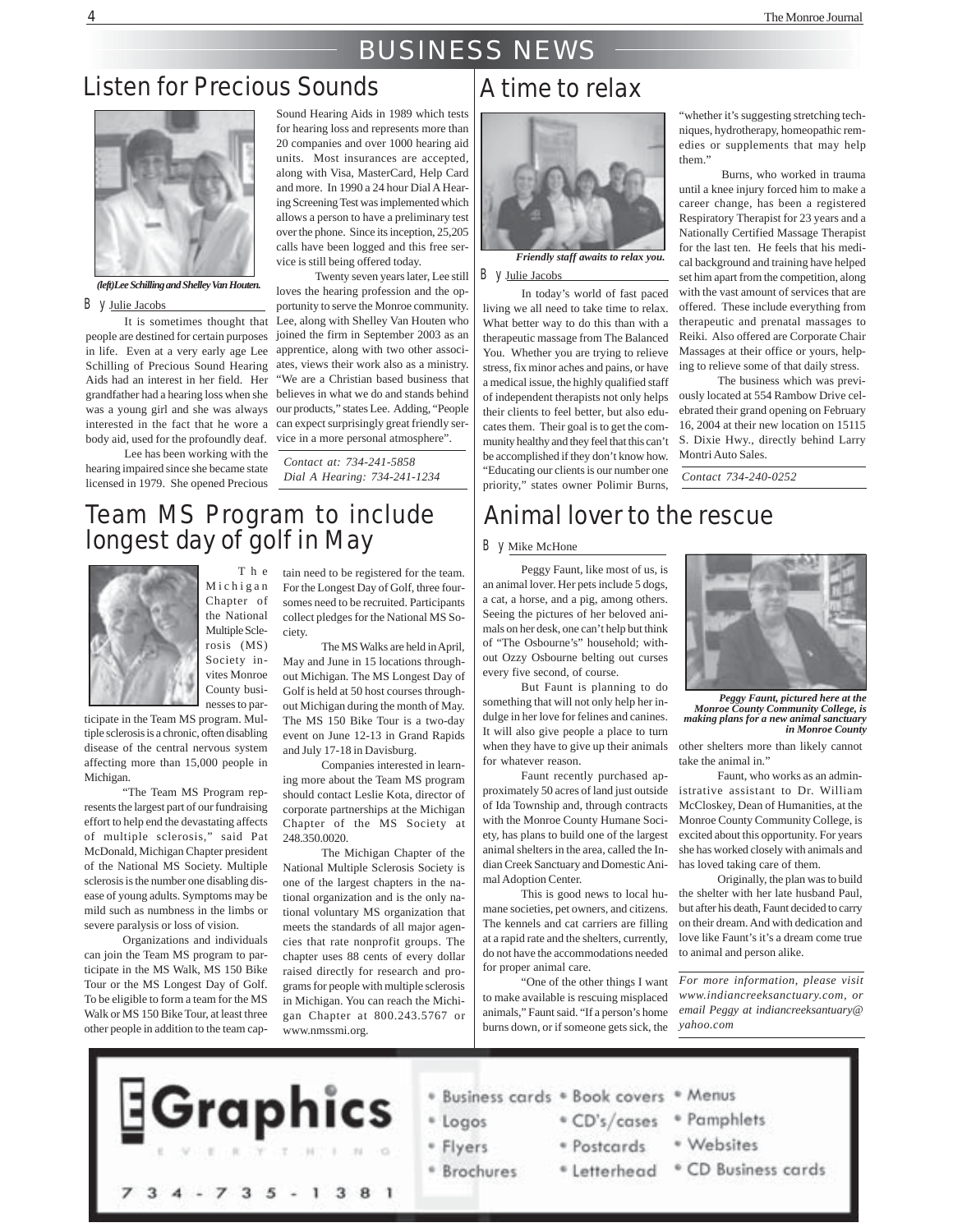### BUSINESS NEWS

### March of Dimes WalkAmerica

The March of Dimes gives Monroe County community members a chance to *"Use your feet to give pre-*

*mature babies a hand" SM* at 9 a.m. on Sunday, April 25 at Monroe's Munson Park. A six-mile walk along the River Raisin is filled with family fun activities for a

good cause: To raise money for the March of Dimes current five-year, \$75 million prematurity campaign.

Today, one in eight babies is born prematurely. That's almost 12 percent of U.S. births. In half of these cases, there is no known reason. That's why the funds raised at WalkAmerica are devoted to community services, advocacy, research and education to fight back against prematurity.

What is prematurity and why is it so harmful? According to the March of Dimes Prematurity Campaign Fact

Sheet, a premature birth is any birth before 37 weeks. Prematurity is the leading cause of neonatal death. Premature

babies who survive are at risk for long-term disabilities such as mental retardation, cerebral palsy, vision and hearing problems and chronic lung disease. To help, partici-

*Healthy babies are what WalkAmerica is all about.*

pate in Walk-America as a family, individual, school or organization. Participants of all ages, babies in strollers, children, dogs and runners are welcome! Visit WalkAmerica.org, call 800-525- WALK or Candice Zmijewski, Monroe WalkAmerica Representative, at: 734- 761-6331.

The mission of the March of Dimes is to improve the health of babies by preventing birth defects and infant mortality. To learn more about its 66-year history, visit MarchofDimes.com.

### Curves supports communities nationwide with 6th Annual Food Drive

Curves, 30 Minute Fitness and Weight Loss Center, will be joining the Curves International Inc. "Food For Friends" food drive to benefit local food banks.

Last year, the Curves food drive collected over 4,250,000 pounds of food for local communities across the nation!

Anyone joining Curves the week of March 8th may bring a bag of groceries and have the normal service fee waived. Anyone may drop off nonperishable food items at Curves Monday through Friday during business hours."The Food For Friends promotion allows us, the franchisees, to help more their fitness goals, while giving back to the community simultaneously," Del Pacheco,

women reach

manager of the club, said. With almost 7,000 locations,

Curves is the world's largest fitness franchise and the fastest growing franchise in history. Currently, Curves helps over two million women realize their fitness and weight loss goals every day.

*1170 W. Front St. - Monroe 734-240-0036*

### Cottonwood Candles anniversary

#### By Julie Jacobs

What started out as a search for a better smelling, longer lasting candle has turned into a thriving business for owner Kellie Goodnough of Cottonwood **Candles** 

While helping her aunt find a candle supplier for a small shop she wanted to open, the two of them soon discovered that larger candle companies required too much of an investment. Kellie then introduced her aunt to candle crafters in the hopes of finding a supplier. Still not satisfied with the quality of the candles offered, she decided to take matters into her own hands. Starting out in her parent's kitchen she began experimenting with different formulas to come up with a candle that not only smelled great, but would burn longer. After much research and many mistakes later she was satisfied with the product and began selling it through local craft shows. Af-

ter two years she had built up enough equity to expand. With a lot of support

and encour-*Inside Cottonwood Candles.* agement from her family, Kellie moved into a retail space in February 2001 where she offers triple scented candles and refills, along with candle accessories, soaps and lotions. Kellie feels that a quality product, along with personal service in a relaxed atmosphere has helped her business grow far beyond her expectations. In October 2003 she expanded the store, which is now double in size. As for the future Kellie is currently hoping to add a home party plan to her already successful business

*Visit: W. 7th St. Plaza Contact: 734-384-9989*

### Two cozy establishments offer tea and events



*(Top) inside Village Bistro and (bottom) outside at A Touch of Country.*

The Village Bistro and A Touch of Country, small and cozy establishments located in Downtown Monroe, will provide together a truly unique experience. Tea luncheons and special events will now be offered.

Village Bistro located at 15 Washington St. offers a breakfast and lunch menu. Catering is also available. A Touch of Country located at 13 Washington St. has a unique line of Victorian and Shabby Chic home decor and gifts.

The aim is to provide you with a wonderful atmosphere in which to relax and enjoy a lovely cup of tea with family and friends. Enjoy a delightful shopping experience for your home decor or a special gift for yourself or someone special.

Luncheons will be offered on Saturdays. Join them for special events or book a private luncheon for bridal, baby shower, tea for two or any other occaison. Call for dates available and pricing. Reservations are required for all settings.

Contact A Touch of Country at **734-384-9933** for upcoming tea events or booking your special tea. The teas will be offered with a theme in mind, and a scrumptious menu will follow. A touch of Country and Village Bistro hope to have guest speakers, free demonstrations give free gifts for attending the tea. They hope each tea you attend will be a remembered experience. So come along and make yourself at home, step back and enjoy a relaxing afternoon tea with family and friends.

Hope to see you at our next event for A Cup Of Tea! Jennifer and Brenda



*Innovative Promotional Identity Products SINCE 1952*

#### **Promotional Products, Screened and Embroidered Apparel**

Develop Customer Retention Reward Customer Loyalty Promote Tradeshow Exhibits Strengthen Corporate Goodwill Introduce New Products and/or Services

Motivate and Recognize Employees

Reinforce Safety and Educational Programs

Enhance Special Events, i.e. Golf outings, Sales Conferences

Let your personal Lee Wayne Corporate Account Executive teamed with strong administrative, creative, and technical support focus on developing your image to your markets with the same customer service approach used for over 50 years....honesty, integrity, flexibility, and prompt response!

*YOUR IMAGE IS OUR FIRST PRIORITY !*

*CALL 734-240-0492 804 S. RAISINVILLE MONROE, MICHIGAN*

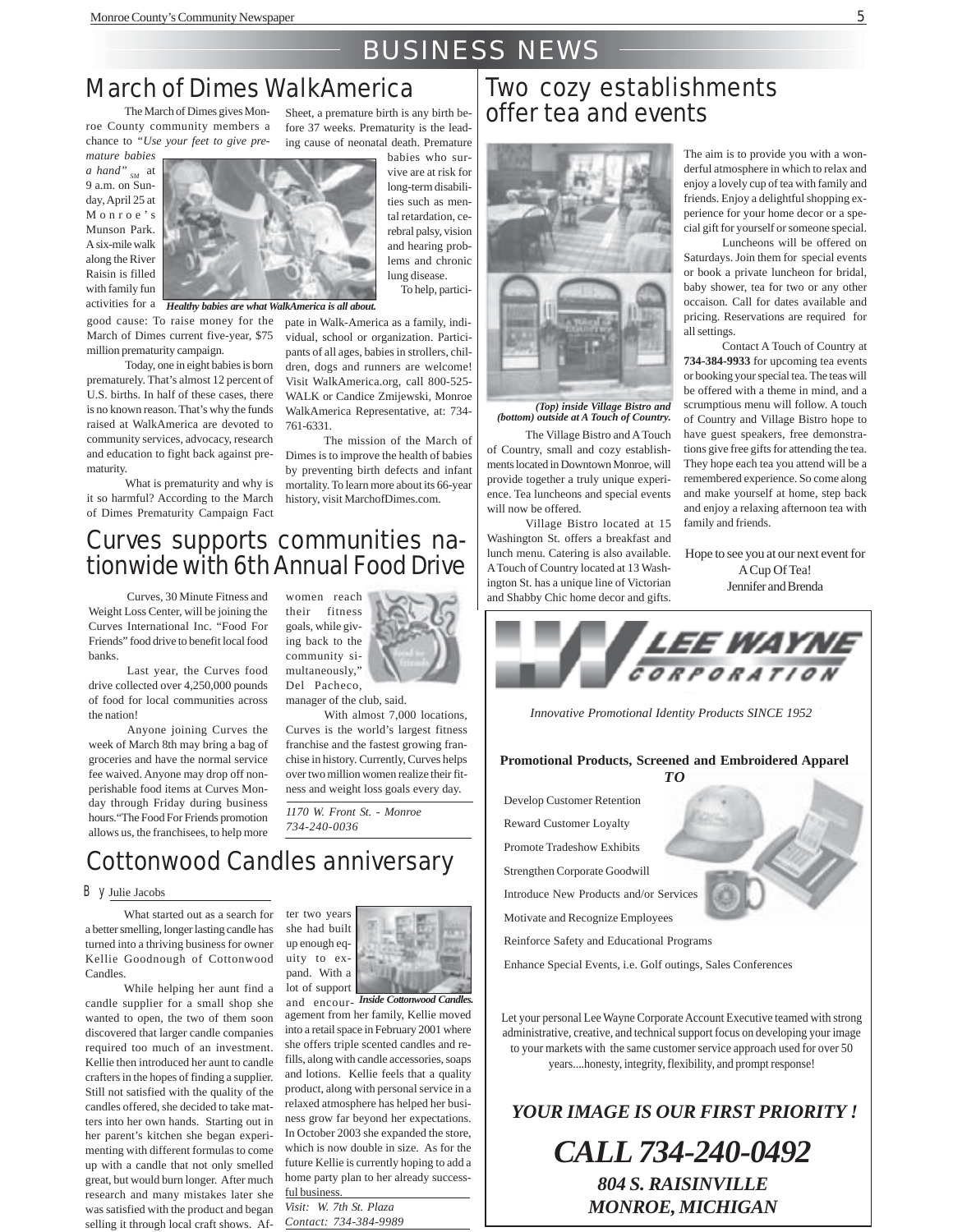### FEATURED BUSINESSES

### Victory in Luna Pier

#### By Julie Jacobs

From its humble beginning back in 1993, in the corner of a hardware store to its newly constructed 4,000 square foot showroom and warehouse, Glen and Tara Pafford have watched their business grow steadily over the years. So much so that it has outgrown two previous locations, the most recent at Pier Plaza in Luna Pier. Customers won't have to look far for them though. They settled into their newest location just several hundred feet away.

Glen was first introduced to the flooring business right out of high school, where he worked as an installer. As time went on the desire to be more involved with the different aspects of the industry led him to pursue a business of his own. It was started back in 1993, becoming incorporated in 1994. Pafford enjoys all aspects of the business. Not only is he involved with the sales and installation, but he also enjoys dealing with customers on a one on one basis. "People can expect more personal and personable service than with bigger competitors," states his wife Tara.

Along with quality customer service, Victory Carpet Outlet also offers top of the line floor covering. "Some people may be deceived by our name," states Tara, "but it is important for people



*Owners Glen and Tara Pafford in front of their newest location.*

fact, their business was chosen by representing their line of floorcovering. The vast variety of floor coverings includes not only carpeting, but a complete line of ceramic tile, wood, and laminate.

to know that we carry top of the line names as Sphinx by Oriental Weavers, name brands such as Beaulieu, which can be purchased from their show-Congoleum, Armstrong and more." In room or by ordering through their cata-Mohawk to be a Color Center dealer reasons that have allowed them to grow They also offer area rugs from such location is convenient for customers belog. The Paffords feel there are many and contributed to the success of their business. According to both Glen and Tara the most important is their unwavering faith in the Lord. In addition the

cause it is a central point between Monroe and Toledo, along with Bedford Township and the Downriver community, making it easily accessible to and from I-75. Growth of Luna Pier has been an added plus. They are proud to be a part of the area's expansion.

 "Mayor Jerry Welton and administrator Tom Treece have been very helpful in the building of our new location and instrumental in the growth and development of the city," states Glen. The recent expansion of Luna Pier has also kept Glen and his installers very busy. They have been chosen to install all of the flooring in the Evans Landing Condominiums that are currently being built. Other projects have included the Monroe Missionary Baptist Church, along with Comfort Inn located on Laplaisance Road and other area establishments.

Even though they have just settled into their newest location, the Paffords see another expansion in the future. Their quality floor coverings, along with personalized service from a knowledgeable staff should allow them to do just that!

*Victory Carpet Outlet 10543 Evans Dr. Luna Pier 734-848-8103*

### Low carb craze hits Monroe

#### By Bob Oliver

Throughout the last few months, and arguably more than any other time in modern history, the public attention to diet has been heightened. One such diet that has grown in popularity is the low carbohydrate diet, and at Lo-Carb World in Monroe users of this method are sure to find many products to help their dietary needs.

Lo-Carb World is the concept of Dr. Cindy Dunne. She works with her husband at Dunne Chiropractic in Toledo and learned that she would have to switch to a low carb diet. With that information, she soon learned how hard it was to find a good selection of dietary products, especially under the same roof. Before long, she was looking to start up her own business.

Having grown up in Carleton, Dr. Dunne was familiar with the area and thought Monroe would be a great place for the store she had in mind.

"We wanted to be somewhere where we could be recognized right away," Dr. Dunne said.

Just a month and a half ago, LCW opened its doors to customers. "We've had a really good response," Dr. Dunne said. "Almost overwhelming, I wasn't expecting this strong of a response."



*Owner Cindy Dunne showing her wide selection of low carb products.*

LCW offers an array of snacks, meals, bread, pasta, treats, and high protein drinks to practitioners of the low carb diet.

While the importance of a healthy diet has been taught for years, methods like low carb have not always been the most popular.

 "Sixty percent of people living in the U.S. are trying some kind of

low carb diet. This is not as much of a diet as it is a lifestyle. It lowers cholesterol, helps people lose weight and get leaner. It is also important for people with diabetes to follow a healthy diet," Dr. Dunne said.

Even if a customer is not sure or uneducated about low carb dieting, Dr. Dunne said that LCW is "very interactive with customers, and can teach how low carb works, how to read nutrition labels, and what the various terms like 'net effective carbs' mean.

Dr. Dunne believes there are two big reasons why low carb is popular: "first are the health benefits, and second is the weight loss, which also houses huge health benefits.'

 "This is probably the easiest diet out there," Dr. Dunne said. "With all the snacks and goodies available, it doesn't seem like you're on a diet."

Although still very new, Dunne said that LCW is working on offering even more to consumers.

"I'm in the process of finding new products and more varieties. New companies are forming, and the market is growing fast," Dr. Dunne said. "We have a huge selection now, but I would like to add more varieties or foods, books, and a support group in the future."

 As a gift to customers, LCW has a coupon out for 10 percent off purchases over twenty dollars in March.

*Lo-Carb World is located at 15251 S. Dixie Hwy in the South Monroe Plaza and can be reached at (734) 240-0227.*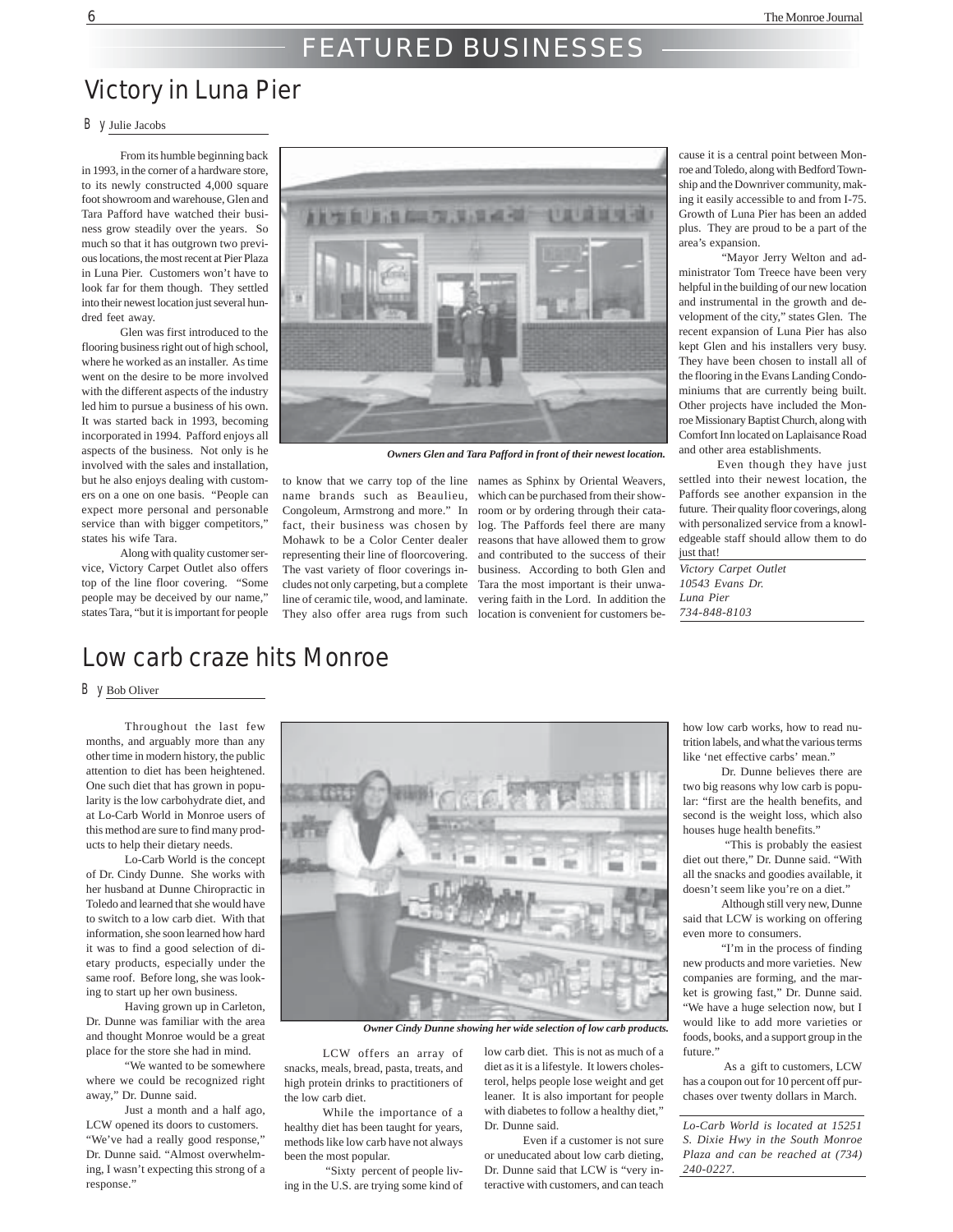### Hats off to Monroe County's women in business

#### By Cindy Orlandi

Since 1992, a Presidential Proclamation has marked Women's History Month in March. "At the dawn of the 21st Century, women have more choices than ever before," President George W. Bush recently observed. "Women Inspiring Hope and Possibility," the 2004 theme of Women's History Month, celebrates their inspiration, including that of thousands of women in Monroe County.

In the past decade, more than 8.7 million women entered the workforce and women now account for nearly half of all employed persons. Females owned about a third of Monroe County's businesses in 1997. What's more, women-owned small businesses are growing twice as fast as all other U.S. firms, employing 7 million Americans and contributing to the vitality of our economy.

"This month, as we celebrate remarkable women in our Nation's past," President Bush stated, I encourage all citizens to recognize the countless American women whose efforts continue to enhance the economic, social and cultural life of our great nation."

Consider Michelle S. Nisley. A native of Monroe, she has been working in the field of economic development for the past 17 years. President of the Monroe County Chamber of Commerce since 1996, Nisley said she considers herself a "community trustee." Serving as vice chairman of Michigan Chamber of Commerce Executives, she also is treasurer of the Monroe County Convention and Tourism Bureau and a member of the County of Monroe's Economic Development Corporation Board, LaSalle Presbyterian Church and numerous other organizations.

Nisley was quick to help put the spotlight during Women's History Month on others, such as 2003 ATHENA Award winners Lonnie Peppler-Moyer of Monroe Publishing Company and Ron LaBeau of Monroe Bank and Trust (MBT). The Monroe County Chamber bestows the ATHENA Award annually (see sidebar for past winners) to those who excel in their chosen field and assist women in reaching their full leadership potential.

For the past 20 years, MBT employees have volunteered 80,000 hours of service to the Monroe County area through the ENLIST program. The gratification received as an ENLIST volunteer empowered Cindy Ellison, MBT staffing specialist, to be active in other organizations, such as Soroptimist International. Ellison volunteers with The Women's Shelter and Habitat for Humanity. In addition, she shares her experiences and conducts monthly workshops for other single working parents at Monroe's Michigan Works! office.

Nisley also noted the Chamber's Small Business Person of the Year Award, recognizing leaders of growing companies that have demonstrated community service, frequently honors women as well as men. For example, its 2003 award went to a husband and wife that own the Bolles Harbor Café, Silverio and Georgianna Conte. Georgianna volunteers with Therapy Dogs International and is a puppy counselor for Leader Dogs for the Blind.

Other women honored with the Small Business Award included Mary Clark of Clark and Associates, Lois Yaeger of Yaeger Shoes, Lisa Herkimer of Herkimer Radio Service, Stacey Love of Advance Temporary Services, and Laurie Berry of Monroe Home Care Shoppe.

Owner of a medical equipment retail store since 1995, Berry is next in line to chair the Chamber board. The Monroe native believes "in giving back to the community" and volunteers with Hospice, the Karmanos Institute, the Monroe Senior Center, Gabbys Ladder, Interfaith Caregivers and the AIDs Awareness Council. Berry initiated and co-facilitates several health support groups that meet monthly. She noted she follows her heart and offered this advice, "Find a business you love. I truly believe that if you treat people kindly and with compassion that they will in turn be good to you."

Becky Teller, who owns Tellers Quickprint, agreed. "It is always easier to do what you want to do instead of what you have to do," she said. After receiving an Associate Degree in Business Administration from Monroe County Community College, she worked in the electrical supply field. She later stayed home for a few years to raise children and help run the family's print shop, eventually learning to run a press. "I work a lot of hours – flexible – but still a lot of them. It is important to be a self-disciplined," Teller noted.

Born in the Great Depression, Bonnie Finzel-Doster grew up volunteering in 4-H and other activities to make her community a better place. "I believe that we learn to volunteer from families and I try to instill that belief in my children and grandchildren," explained the active great-grandmother, who achieved her lifelong dream of being a teacher at age 38. After teaching for 25 year, she has volunteered the past eight years: tutoring children, taking tours through the Monroe Historical Museum, and working at the Monroe Thrift Shop. A past president of the American Association of University Women, Altrusa, and Sawyer Homestead, she serves on several community boards and committees. Finzel-Doster participates in allocations for the United Way and remains active in Community Lutheran Church of Flat Rock.

The president of the Bedford Business Association Brad LaVoy cited the long-time achievements of Floffie Townsend of Townsend Carpeting,

Evelyn Oswald of Lambertville Hardware, and Marge Abel of Olde School House Commons.

LaVoy also recognized a few past presidents of the Bedford Business Association: Linda Flick of Flick's Packaged Liquor, Inc. and Mary Ann McBee of State Farm Insurance.

Women are heavily outnumbered by men in the "Wall Street Financial Industry" and in general are still underpaid compared to men doing the same job, according to Vera Johnson, retirement specialist for Morgan Stanley, who lives in Bolles Harbor. Johnson noted that women are generally better at multi-tasking, which can be an asset in the highpressure financial planning environment.

Johnson chairs the Women's Economic Club's volunteer committee and explained that the organization provides "networking that often leads to business opportunities plus friendship and support. Women can certainly compete with men in any field of business. However, it only makes sense to look for those niches or opportunities where being a

woman can add value to your company or your customers. It also makes sense to use all the resources available to help you succeed," Johnson added.

Women's History Month reminds us that human potential comes in many forms. There are countless other stories of women's compassion and courage. Merretta I. Weddington, a counselor for the Monroe office of Michigan Rehabilitation Services, is one of numerous women who stand tall against great odds. Twice burned as a child, she dropped out of school as a teenager. Over the years, not only has she successfully raised a family, but also she went on to complete her GED and earn bachelor's and master's degrees.

Weddington chose her career as a rehabilitation counselor because, "I wanted to help others with disabilities learn to recognize their full potential."

*Cindy Orlandi, APR of Cyndosura - Brilliant Communications www.cyndosura.com 734.250.2619*

### Women need to nuture themselves

#### By Linda Lauer

Women are usually the main caretakers in our society today. They look after aging parents, raise children (often as a single or divorced Mother), and run the domestic household. Women are often the major decision makers for the family's health care needs. They often buy the food, plan and prepare meals, make appointments for healthcare check ups and provide motivation and emotional support for their family's lifestyle choices. Research suggests that children tend to mimic their mothers' eating habits. Studies show that married men are healthier than their peers and live longer. This is probably because their wives provide emotional support and influence them to choose healthier lifestyle habits. Women in our modern society have multiple demands put on them from many directions. American women are expected to have a career, go to classes, be involved in community activities, take care of a home and family and always be there to nurture their families. They set the standards for their families' lifestyle choices, such as diet, exercise and even poor habits such as smoking or drinking.

Women deal with stress on a daily basis and often feel they should just "tough through it!" Since they are the nurturers, they have no one to nurture them. This is why conditions such as Fibromyalgia, Chronic Fatigue Syndrome, autoimmune diseases, Osteoporosis and heart disease are so prevalent and becoming more common with women in the United States. In addition women are told by the media that they should be ultrathin and always look youthful. This has fueled the epidemic of eating disorders in our country.

Women need physicians that take their health concerns seriously. Their symptoms are often attributed to emotional problems by their doctors. Women have always been prescribed more tranquilizers and antidepressants than men. Whether their symptoms are caused by emotional distress or a physical organic disease, the dysfunction is very real to the suffering patient. Research shows that female doctors in general tend to spend more time with their patients than male doctors and engage in more personal, emotion-focused talk during office visits.

Holistic integrative medicine is a wonderful avenue for women to receive some nurturing themselves. Holistic practitioners involve themselves with the whole person, their entire physical, emotional and mental being. Patients also learn how to take better care of themselves, not just physically but also mentally and emotionally. There is no way to have a healthy body without having a healthy mind. Women often put themselves at the bottom of their long lists. This behavior will only cause them more pain and distress in the long run. Their ability to cope with the demands of their everyday lives will continue to decline. They need to learn that putting effort into promoting their own health is always worthwhile. Don't underestimate the power of the mind to influence every aspect of the body and its functions. Don't ignore the power of the mind to harm or heal.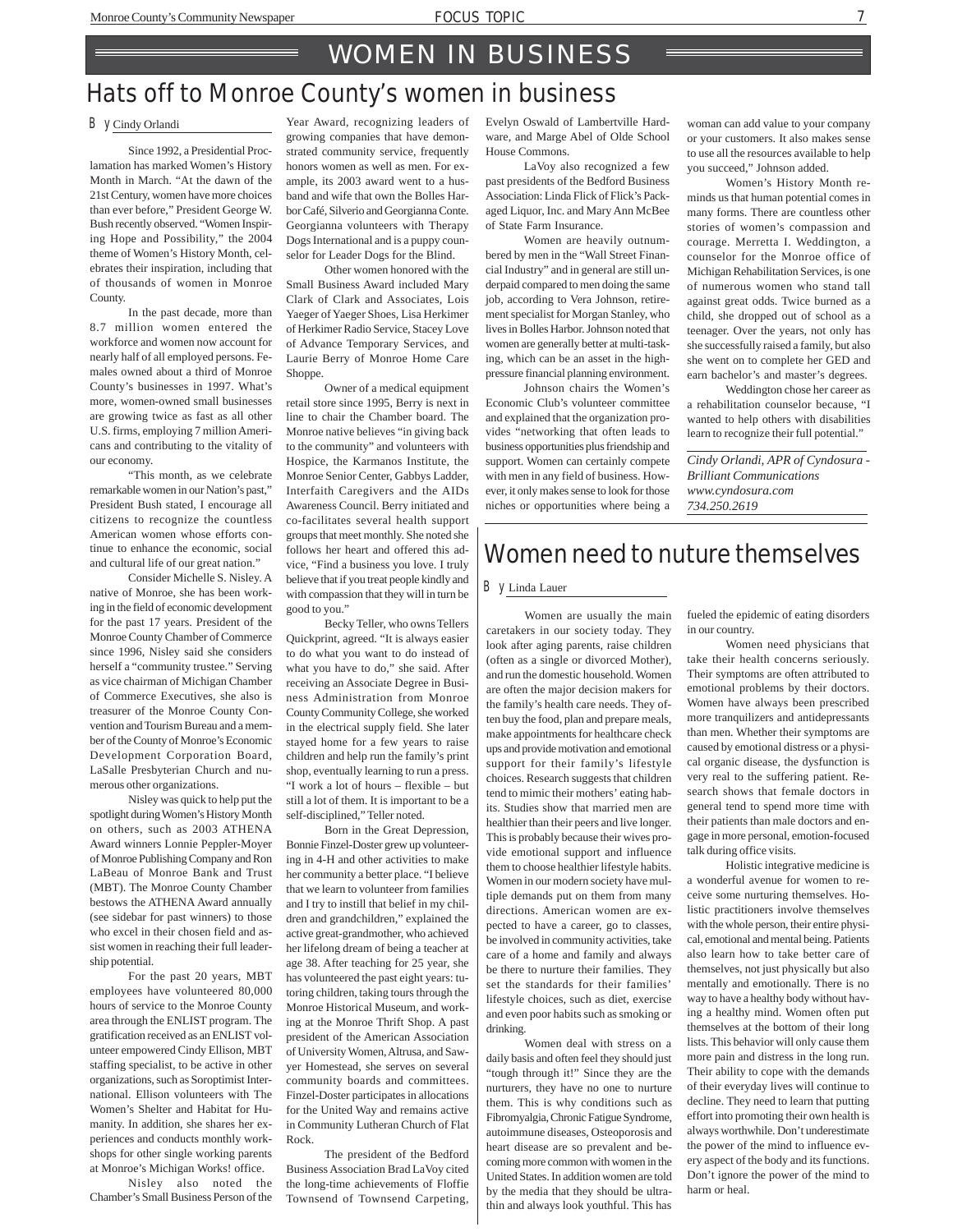### WOMEN IN BUSINESS

### Women in the workplace: depression takes its toll

home early, or calling off frequently these are some of the problems depressed working women say affect their job.

Nationwide,depression impacts upon 12% of women, including five million who work outside the home. Untreated depression is the leading barrier to professional success, presenting even more of a challenge than child- or eldercare, pregnancy, or sexual harassment, according to a recent National Mental Health Association (NMHA) survey of 751 depressed working women. Nearly one-third of the respondents said the illness "completely interferes" with their job.

Besides work-related problems, the disorder can disrupt eating and sleeping habits, relationships, and enjoyment of life. Some symptoms of depression are emotional, like irritability, persistent *Annette Gasper is a psychiatric RN* physical, like frequent headaches, restlessness, or fatigue.

Although medication and/or psychotherapy can effectively treat more than 80% of depressed people, many are

Avoiding co-workers, going hesitant to seek help. Less than half the women in the NMHA survey who received treatment sought it immediately, citing obstacles like fear of stigma, lack of insurance coverage, or lack of knowledge about where to turn. Yet the survey shows how valuable help is; after receiving treatment, 94% reported job related improvement, and 68% found a re-establishment of their relationships with co-workers. The women who obtained near complete relief of their depressive symptoms said they felt "highly self-confident" and "interested in their growth" again.

> Depression is a common illness with effective treatment. People who think they may be depressed should contact their health care provider. Other resources are listed in the yellow pages under "Mental Health Services."

sadness, or loss of interest. Others are *with over 20 years experience in the Michigan Department of Community Health. In addition to Nursing, she holds a degree in Psychology from Arizona State University.*

### *LIBBIE*

### *Continued from page 1*

By Annette Gasper Civil War, and "Following the Guidon" (soldier who carries the flag or pennant), is mainly about General Custer's activity against the Indians. In addition to her books, she also wrote several articles which include "Out of the Way Outing," for Harper's Weekly, "Woman's Life on the Frontier" for Lippincott's and "Home Making in the American Army" for Harper's Bazaar. Libby Custer was a highly sought after speaker.

The only thing Libbie Custer didn't write about was anything negative concerning her husband and his career. There are whole sections of their life together that are skipped over entirely in her books, like Custer's court martial for being cruel to deserters and leaving the wounded or killed men behind. She was the greatest defender of his name, and champion of his memory. She would put down any person who publicly or privately spoke ill of her General. In the introduction of "Tenting on the Plains," it even goes so far as to say that the truth about the Battle of the Little Big Horn would never be known as long as Mrs. Custer was alive. It seems that "The officers and men who survived held their tongues out of [respect] to her, and she outlived all her husband's critics. At Libbie.

her death the only surviving officer was Charles Varhum who had been a second lieutenant in charge of Indian scouts."

There are number of good books about Libby Custer including some memoirs, but most of her personal story is told within the story of her husband. In "Custer Album; A Pictorial Biography of General George A. Custer," there are pictures of Libby in full dress and hat, sitting with her husband or drinking what appears to be tea, under large staked tents and in the middle of army camps. There is another interesting little book called 'The Custers In Monroe," that can be found in the library, which is written by Thomas E. and Alice A. O'Neil. It really helps to bring the Custer's story alive. It has pictures and the locations of both the Bacon, and the Custer homes as they were then and now, and other places of interest such as cemeteries and the original placement of the Custer statue. The book points out names and places that most anyone in town would be familiar with, and puts them into the context of the life of General George Armstrong Custer and his somewhat overlooked but amazing wife





### Don't leave your name and credit rating to chance.

Put our Identity Theft Shield to work for you.

File average identity theft victim spends more than \$1 1,500,500 in the quest to clear his or her name- and that doesn't include attorney fees, which could add thousands more in expense. -American Insurance Group (AIG)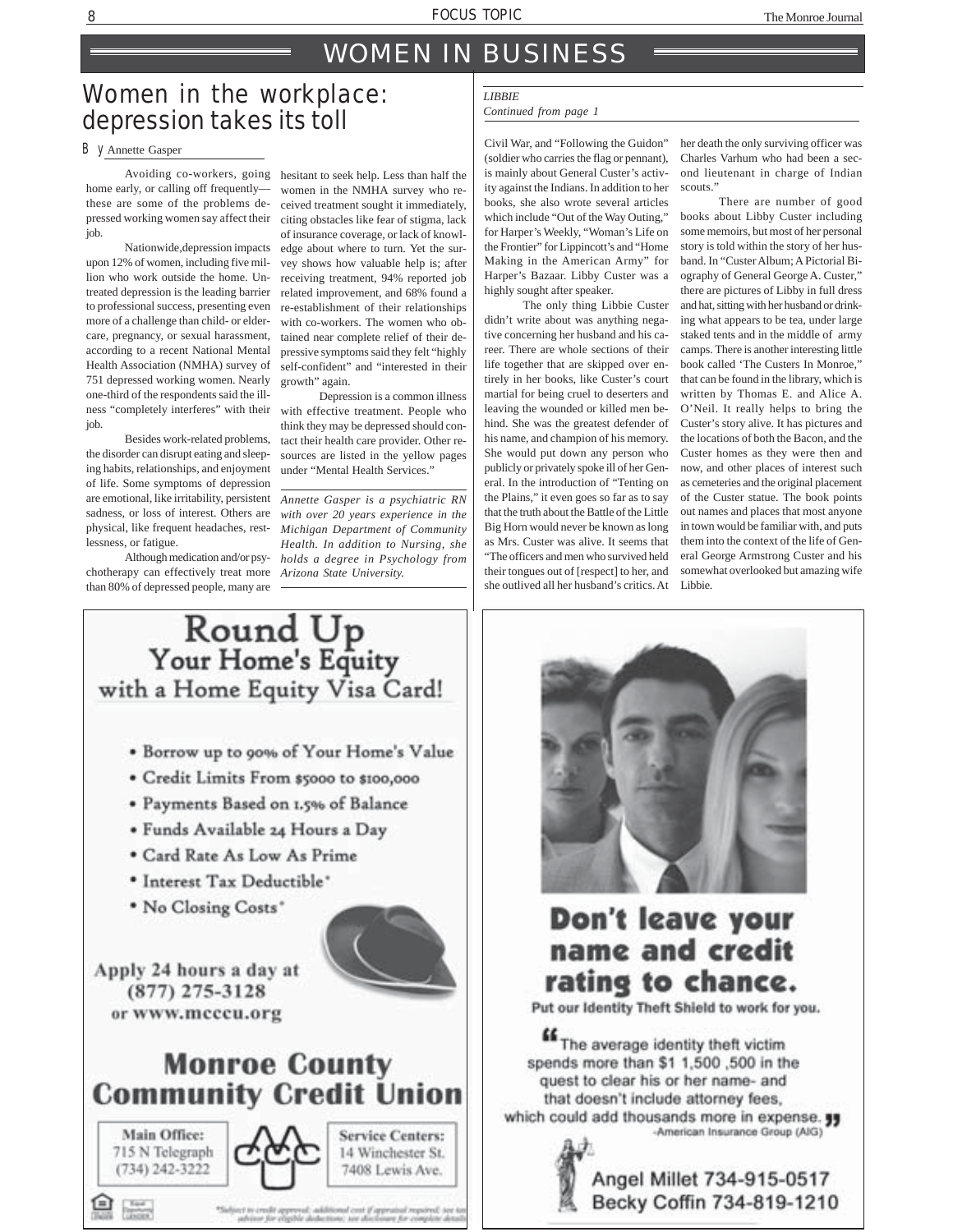### WOMEN IN BUSINESS

### Exactly what are those "Surety A time to celebrate Bonds"?

By Deanna L. Sobocianski



It isn't something we handle every day, but there seems to be a time in every businessowner's life that they will be asked to produce a surety bond

for someone. There are all kinds of bonds that fall under the category of surety bonds, including license and permit, public official, and court bonds.

Most of the time these are requirements in order to secure a job or contract. Often times contractors may not be able to bid unless a bid bond is in effect. Surety bond forms are virtually identical from one insurer to the other, so product differences are nonexistent. What rally is a key on a surety bond is the service provided by the agent and the financially sound and experience of the surety. Many insurance companies write surety bonds.

Surety bonds can guarantee the faithful performance of public officials or fiduciaries. Some guarantee the performance of work contracts of a statutory or nonstatutory nature. Others guarantee the payment of taxes upon demand of the government, or duties upon the arrival of imports. All surety bonds have basic similarities, which taken together, set them wholly apart.

In the event the principal (you the customer who purchases the bond) should fail in the performance of its obligation to the obligee (the person who originally required you carry the bond), the surety (the insurance company) becomes answerable. This means that the surety must then fulfill the obligation and/ or pay damages. That does not mean that the principal is "off the hook". The principal is still obligated to indemnify (or pay back) the surety. This right is granted to sureties at common law and need not necessarily be specifically expressed in the bond or in the application.

I always explain to my clients purchasing the bond, it is like going to the bank for a loan. The company is going to examine the financial stability before they grant it, and it will have to be repaid if it is used. It's like having a "line of credit" per se.

The Surety theoretically expects no losses, as they are attesting to your integrity, capability, trustworthiness, financial responsibility or whatever quality it is that is required for the task being undertaken. Be prepared to answer to what we call the three "C's" - character, capacity and capital. Often times they will require collateral or joint control, meaning any disbursements of assets must be met with their approval while the bond is in effect. Should the principal be unable to perform fully for some reason, the surety must do whatever is necessary to fulfill the undertaking. However, in the event of default the surety acquires no more of an obligation than the principal's original obligation, subject to the bond limit or penalty. Many bonds have indeterminate length of time are noncancelable until the project or term is ended. Again a reason why some bond markets are very particular who they will issue a surety bond for.

In the event you find yourself in need of a surety bond, ask the requesting party to be very specific as to the exact type of bond they are requesting, whether or not they will be providing the bond form (some will only accept their own bond format) and be clear on your time frames. It is unrealistic to go to the bond company at 9 a.m. in the morning and expect to have a complicated surety bond in place by a 2:30 bid deadline. Some surety bonds, such as a Notary Public or Janitorial Services Bond, take only a few moments to produce and type. Those involving review of financial statements can take a few days time - just *SURETY BONDS*

Continued on page 13



By Mari Broman

 Attention: women, ladies, and young women. Girls, the time has come for you to celebrate your gender. The accomplishments of the women

who have come before you are a big reason why you are moving forward today. In the last thirty years there have been tremendous winds of change for women. Some examples are: female head of households, female business owners, entrepreneurs, female doctors, lawyers, ministers, heads of countries, and more. Author Betty Friedan published

a book in the late 60's that told of her frustration with feeling that her only choice for the future was to go college, find a mate, marry and have children. Today, we see young women eager to be a wife and mother. Others go to college to finish their degree and make a career for themselves. Then they commit to marriage and a family later, age 40 plus. The average age of women now having their first child has recently been reported at 25years old compared to the 1970's of 21 years old.

We have heard women yearning to use their math skills and becoming an engineer, researcher or designer. The door is now opening up for them. Firemen and policemen have now opened doors for firewomen and policewomen. Conversely, healthcare has opened its doors to many more male nurses and female doctors in all areas of medicine are much more commonly seen. Psychologists now report that 50% of the students in college studying to become clinicians are now women. At the turn of the century in the 1900's a woman who had earned her Ph.D. in the field of psychology was not awarded it because she was a woman. That all changed a few decades later.

Laws have changed, doors have opened, and people have become more tolerant of a non-traditional gender taking on a new position. Attitudes have changed to allow for the new economics where it takes many more financial resources to have a car and a home.

Women can now dream of being in positions, women in the 70's and before only fantasized about. There is a first for everything and these women before us faced ridicule, hardships, sometimes brutality just to make a living or enter an arena that had been closed before. These women thought of the possibilities and didn't let the effects of reality chase them away.

That leaves some new challenges ahead for these new workers in their new positions. The workers must prove more then maybe ever before that they can and will do the job and that they will act responsibly in the position, be dependable, reliable and become role models for the next generation. Whatever gender, there are plenty of workers that will step in to get the job done, if the present worker won't.

In our present, world men and women are being trained in the military and then deployed to problem areas around the world, not just Iraq. They have learned how to keep the peace, manage people in an orderly way, and represent their country and build cooperation and understanding around the world. Any of these troops can be put in harms way, near or at the front lines and injured or killed, and for women, accept some military nurses, which is also a very new role.

If you appreciate the sacrifices these forerunners have made then let us celebrate the woman of yesterday and the women of today. Knowing that our daughters have a myriad of choices and with our guidance, nurturing and support we can be roles models and our daughters wildest dreams for the future they aspire to be it the kitchen or the boardroom can happen for them.

"You have come a long way Baby"…but look where your going tomorrow.

*Mari Broman is a business coach at Caring Alternatives, Inc. and can be reached at 734-242-8711*



In Michigan, Women-Owned Firms Top 217,000, Employment Exceeds 292,000 and **Sales Approach \$38.1 Billion Cherrie and** Ī **Winnip Daniel Firms** basic Basic of the Count and Come for Bisma's Determinant

<sup>4</sup>2001. Gette for Wayer's Bettern Research.

This fact stwet is published through the generius support of Wells Farge Bank.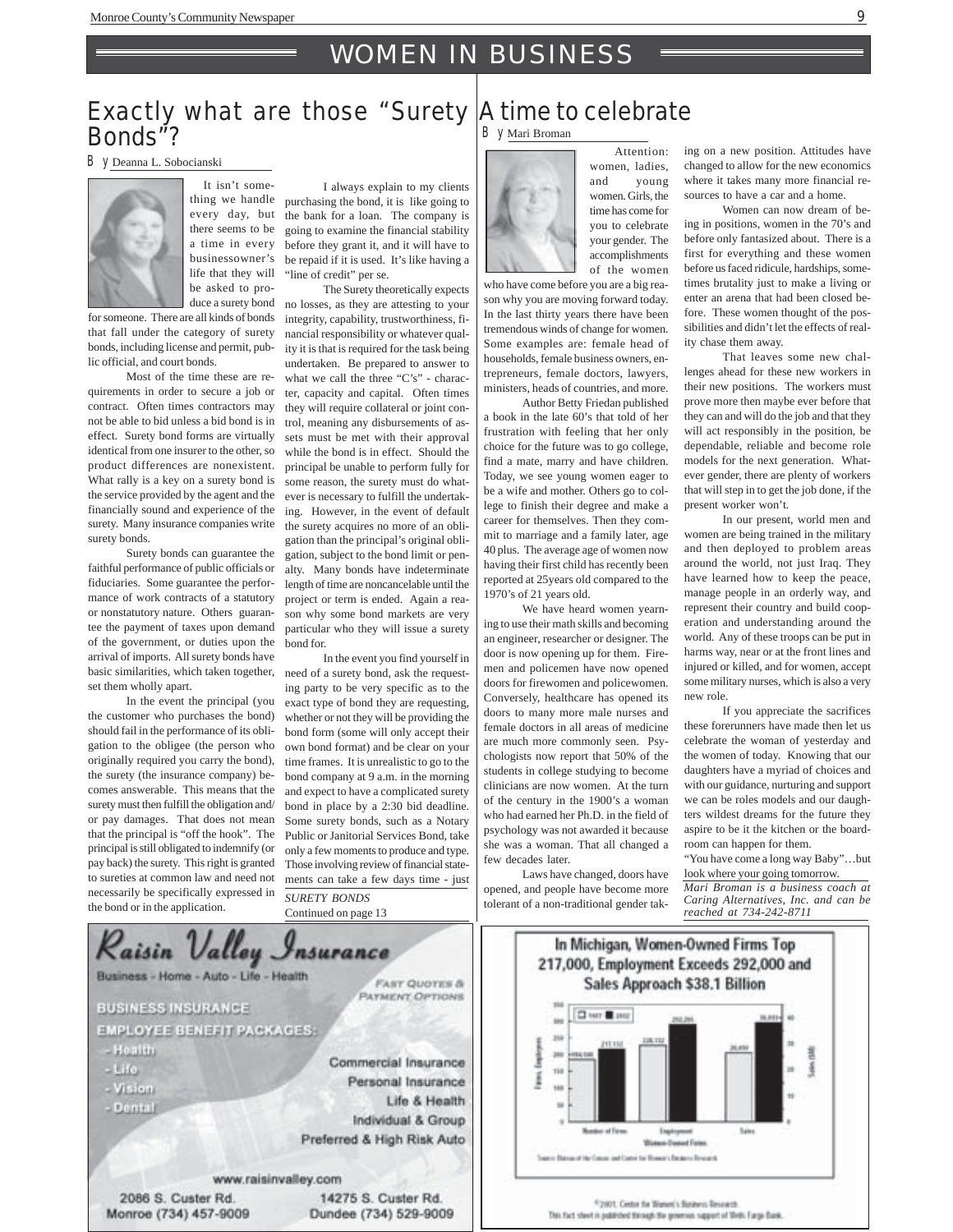### AL'S AUTOS

### Three little letters…one great vehicle



By **Al Vinikour Vinikour Communications**

2004 Acura TSX… Type: Sports Sedan Price: \$25,000-\$30,000 Engine: 2.4-liter DOHC four-cylinder *i*-VTEC Drive line: Front Wheel Drive w/sixspeed manual or five-speed automatic Wheelbase: 105.1" Curb Weight: 3,230 lbs MPG: 21 city/29 highway (Manual); 22/ 31 (Automatic) Final Assembly: Japan Information: www.acura.com

 It used to be that Fall was the preview season for the following year's vehicles. Here we are in the early stages of 2003, and this past week I tested a 2004 model that goes on sale in April. I'm getting too old to want to rush the calendar, but I'm *not* too old to have been totally turned on by Acura's all-new TSX Sports Sedan. I'm glad I didn't *have* to wait until 2004 to drive it.

 Acura, Honda's upscale sibling, has positioned the TSX nicely between its RSX and the sporty 3.2 TL. It was designed and appointed to compete with Europe's best sedans in the sporty nearluxury segment, like the Audi A4 and the BMW 3 Series. If I had closed my eyes (something one shouldn't do while driving), I could easily think I was winding through German roads on the way to the Autobahn (even though I was in South Carolina at the time).

 During our press briefing I was a little leery of performance claims, especially

since the TSX "only has" a four-cylinder engine. Three blocks later, the allaluminum 2.4-liter DOHC *i*-VTEC 200 horsepower powerplant coupled to a close-ratio six-speed manual transmission (a five-speed automatic can be ordered at no additional cost) had me. It sounds and acts comparable to most 6-cylinder offerings.

 As one who spent a good deal of my teenage years beneath shade trees tuning up my hot rod Ford, it was amazing to learn the TSX is de-

signed to run 110,000 miles before requiring a routine, scheduled tuneup. Keep feeding it premium unleaded fuel (91 octane) and maintain scheduled oil changes and you could have a friend for life. Driving the TSX, or

even riding as a front-

seat passenger makes one realize how deceptively roomy this vehicle is. This is fully a five-passenger sedan, but make sure you grab one of the end seats if somebody has to sit in the middle. The vehicle sits on a 105.1" wheelbase and 13.0 cubic feet of trunk space.

 Ergonomically, Acura has done its homework. The gearshift location is perfect for most drivers. The instrument panel is ideally-positioned, and the dials are big enough to allow an occasional quick glance with a minimum amount of distraction from the road.

 It comes equipped with leather seating, a leather-wrapped three-spoke tilt and telescopic sport steering wheel with wheel-mounted audio and cruise control switches, dual-zone automatic climate controls, power moonroof, a 360-watt premium sound system, power windows and door locks and keyless entry and standard 8-way power driver's seat. There's only one trim level for the TSX and not a whole lot of options. It's available in seven exterior colors.

 One option I wholeheartedly endorse is Acura's Navigation System with voice



recognition that recognizes 180 voice commands. (Throughout the entire time my kids were growing up, collectively they didn't recognize 180 voice commands.) It features an 8-inch touch screen display, comprehensive destination guide with 7 million points of interest covering the entire continental United States, 3-D graphics for freeway on and off ramps and turn-by-turn voice guidance. These systems are relative bargains considering what they do, not even considering their inherent safety value, and I can never understand why most would reject spending the extra money out-of-hand.

 Readers of this column know my penchant for a sunglass holder. Like all Acura models, I'm happy to report the TSX has one.

 There's plenty of safety built into this vehicle. It's the first Acura to feature standard side curtain airbags. Compressed helium inflators deploy the curtain in a mere 0.015 seconds.

 It's also equipped with dual-stage, dual-threshold driver's and front passenger's airbags and side airbags for

the driver and front-passenger. The passenger-side airbag uses seven sensors in the seatback and side bolster to determine the height and position of the occupant. If the sensors detect a child or small-statured adult is leaning into the deployment path of the side airbag, it prevents deployment.

 All three positions in the 60/40-split fold-down rear seat have 3-point seatbelts.

 The TSX is equipped with four-wheel disc brakes and 4-channel ABS, 17-inch alloy wheels and P215/50R17 Michelin tires.

 This car isn't going to put a lot of gas station owner's children through college. The manual transmission delivers 21 mpg city/29 highway, while the automatic transmission delivers 22 mpg city and 31 highway.

 Acura has really sharpened the pencil to come up with pricing. It costs between \$25,000 and \$30,000. That's it!!! They're projecting sales of 15,000 units a year. From my experience with this vehicle, I'd say that's very much on the conservative side.

 Other than the aforementioned person stuck in the middle of the back seat, there's nothing to dislike about this automobile. Acura has clearly rewritten the vehicular alphabet and it begins with T-S-X.



### MOISSANITE, BORN FROM A STAR.

A century ago, Nobel-prize where Dr. Henri Molecan discovered minute quantities of a new mineral in an ancient metoprite from the remate Diablo Cangon in Arizona. At its counce was the patential for an absolutely shimmering brilliance, fire, luster and introditio hardware. However, the available quantity of this natural explessnite mineral was too limited for use in jowchy. Impired by Dr. Molesse's diseavory and employing the latest innovations in

seisnes, Charles & Coloard has at last found a way to create moletanits for use in jewelry. Molecanity is the shining star in turns of five, haster, durability and brilliance. Moissanite is mailable anily at selected jewelers, in fine jewelry nettings. Authorized retailers can also create a custom piece of maissanite jowdry especially for you. All malessnith joyots are senampanied by Charles & Calvard's Continue of Authoritions and Limited Litetime Warranty.





**127 S. MONROE STREET MONROE, MI 48161** 734-241-8250 davidsfinejewelry@core.com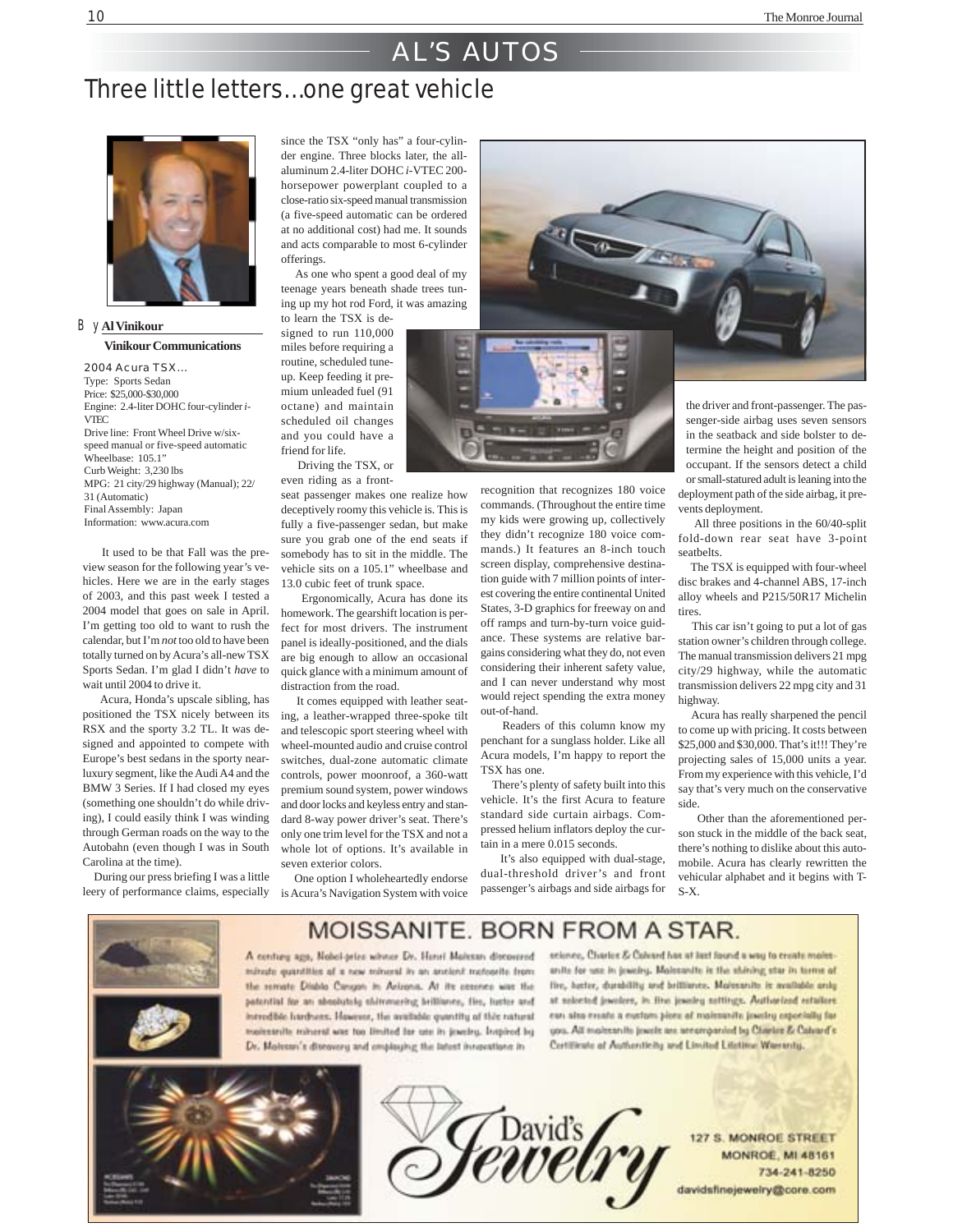# **Ommuniki**

### Travel destination:

Weather—doesn't the winter weather make you want to escape the snow, ice, cold, and cloudy days? There are many options to take you to the sun. The most popular choices are: cruises, all-inclusive resorts in the Caribbean or Mexico, Walt Disney World packages, Hawaii, or any place you can dream. Almost all travelers would like a "deal". Winter is the high season for travel to warm climates but there are specials available. The key to finding a great price is to be flexible with your travel dates and avoid Easter week.

Let's focus on a trip to an island. One of the most popular vacations is to Punta Cana in the Dominican Republic. Punta Cana is popular with couples or families. No resort in Punta Cana is higher than the highest palm tree, and with 40 miles of spectacular white sugar beaches there is no shortage of palm trees. You can swim with the dolphins or go whale watching. Two charter tour companies operate non-stop flights from Detroit for a one-week stay every Saturday.



#### resorts have two,

three, and even four properties. You can stay at one property, but use all the facilities at the other properties. If you stay at an all-inclusive resort, the price you pay will include all meals and snack, drinks, non-motorized water sports, all tips, evening entertainment, and special children clubs. You can also try your luck at a casino.

A one-week all-inclusive package from Detroit begins at \$1,110 per person. The rate includes round-trip air transportations transfers to the hotel, hotel accommodations and all-inclusive program for seven nights, all taxes, and trip cancellation insurance. Please call Going Places Travel to help plan you trip dream vacation.



#### *Call for latest rates and travel packages!*





### Photo Contest!

Email digital images at 4"x6" 300 dpi to photcontest@themonroejournal.com or mail high quality prints to The Monroe Journal 14989 S. Dixie Hwy., Monroe, MI 48161. Be sure to include your name and contact information to receive proper credit for the image. No photos will be returned. Please send duplicates only. By submitting your photo, you are giving The Monroe Journal permission to use, change if needed, and print the photo as needed in The Monroe Journal publication.



Cakes by Stephanie 10% OFF HO HO GAMES

Cakes By Stephanie offers a vast selection of desserts from birthday cakes to elegant wedding designs, to delicious tortes and pastry delights!

#### 15193 S. DIXIE - MONROE, MI 48161 (734) 240-CAKE

Cookies - Ho Ho Cupcakes - Cheesecakes - Assorted Pastry Trays

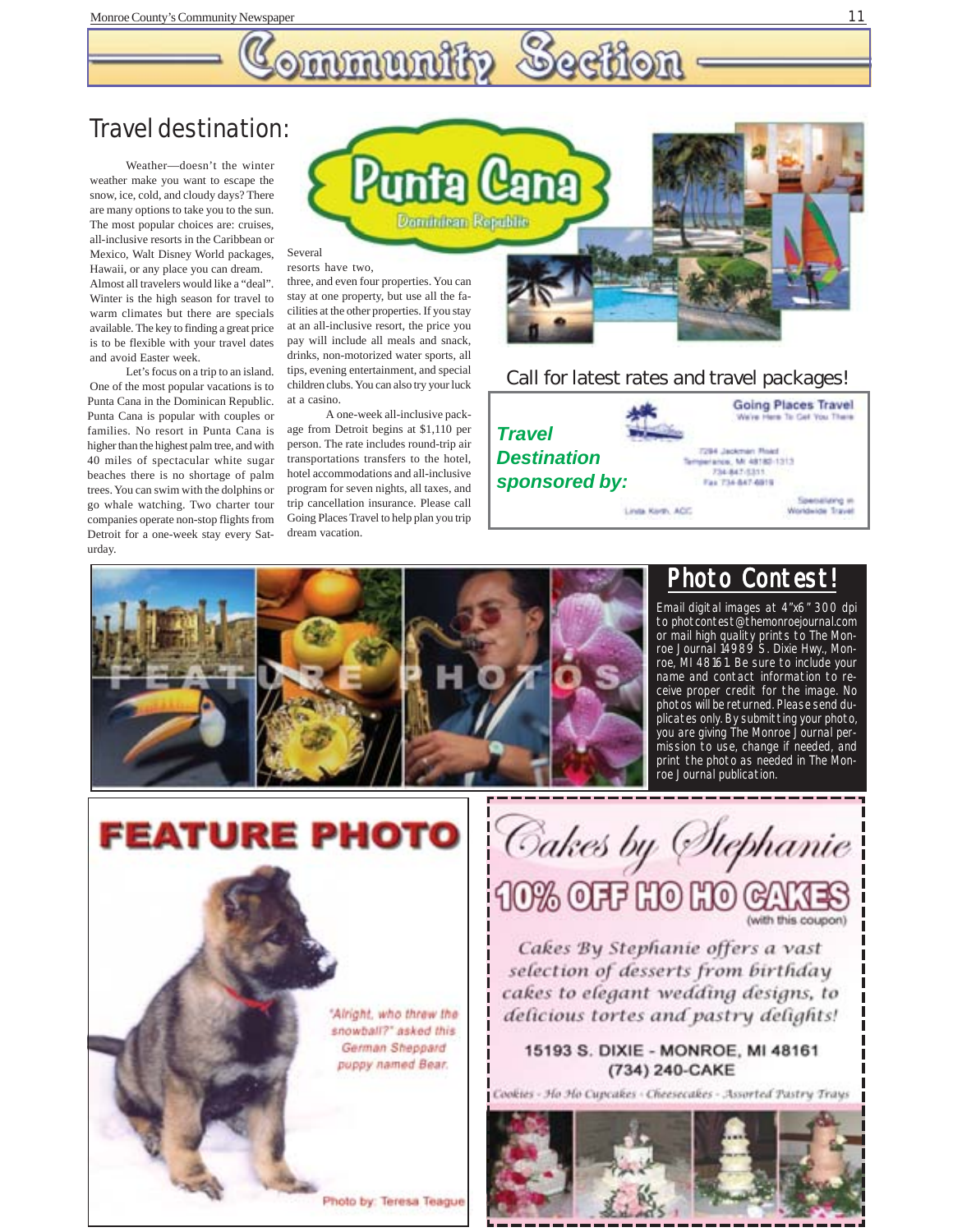#### 12 The Monroe Journal and the Monroe Journal and the Monroe Journal and the Monroe Journal and the Monroe Journal and the Monroe Journal and the Monroe Journal and the Monroe Journal and the Monroe Journal and the Monroe J

### COMMUNITY SECTION



Hello, I'm Frank Pekala, owner and cook of a catering service called "Kitchen Fats Charcoal & Blues" backyard cooking. I have traveled the countryside, learning and gathering recipes from other backyard cooks and major grill masters, and was invited to the famous "Memphis in May" cook off a few years ago.

I became interested in cooking back in 1957 at age 13, and my first cookout was quite an experience. The menu was hot dogs, pork & beans and baked potatoes. My buddies and I ended up only eating the hot dogs. The can of beans exploded in the fire because we didn't open it first. The potatoes, once out of the embers, looked like large charcoal briquettes. The only part edible was the size of a golf ball. That was the start of "Cooking 101." I have definitely improved since that day, and hope you will enjoy the recipes I am about to share with you.

#### **Boogie Woogie Burger**

| 1 pound of ground beef            | In a large bowl, mix the ground beef and                                                  |
|-----------------------------------|-------------------------------------------------------------------------------------------|
| 1 pound of ground prok            | pork together.                                                                            |
| 1 cup of chopped onions           | Then add chopped onions and soy sauce,<br>mix into meat.                                  |
| 2 tablespoons of soy sauce        | Mix all dry ingredients together in a sepa-                                               |
| 3 tablespoons of paprika          | rate bowl, add to meat, mix well.                                                         |
| 1 tablespoon of black pepper      | Make 6 to 8 patties. Place on flat sheet<br>pan, cover with foil and refrigerate for $21$ |
| 1/2 tablespoon of salt            | hours.                                                                                    |
| 1 1/2 tablespoons of chili powder | Bring patties back to room temperature                                                    |
| 2 teaspoons of garlic powder      | before grilling.                                                                          |
| 2 teaspoons of onion powder       | Season patties lightly with seasoned salt<br>and seasoned pepper.                         |
| seasoned salt                     | Place on grill when coals are white.                                                      |
| seasoned pepper                   | Cover patties with foil to cook faster.                                                   |
|                                   | Flip burgers once.                                                                        |

You can experiment by substituting the soy sauce with teriyaki, Worcestershire, A-1 or your favorite hot sauce. That's what makes this a Boogie Woogie Burger.

Serving suggestion: Serve on a large fresh onion or sesame roll. Toasting roll on grill is an option. Add your favorite condiments. A light coating of mayo on both sides of a toasted bun along wiht a thick slice of onion is my way of enjoying this burger. Serve along with your favorite Deli style dill pickle and a big handful of kettle cooked style potato chips or potato salad.



### Volunteer recognition

#### By Julie Jacobs

One of the greatest gifts we can give to others is our time. It is time that we give freely, without hesitation and without expectations. Everyday we come in contact with people that do this in one form or another through their work as a volunteer. It can be a simple act of kindness such as running an errand for a home bound neighbor, or watching a friend's child after school. Other ways someone may choose to volunteer is through a non-profit organization or group that shares a common goal such as raising money for a family in need. Regardless of how one chooses to do it, the fact is those people are making a difference in someone else's life and their community. Mahatma Gandhi once stated that "you must be the change that you wish to see in the world."

Many times people truly want to help out, but feel their lives are too busy and the small amount of time they could offer would not be enough. Nothing could be farther from the truth. For every person, from a child that awaits treatment to an elderly person that sits in a nursing home all but forgotten, any contribution of time, no matter how



*Together, father and son help the community.*

small can make a difference. By volunteering we give meaning and purpose to someone else's life along with that of our own. It allows us to meet others and build friendships. We also open ourselves up to new possibilities and opportunities. We are able to learn new skills and explore career choices. It can even help us with our own problems by teaching us to appreciate what we have and change our focus from *our* wants and needs to those of others.

It doesn't matter how old we are, male or female, employed or retired, each of us has something special to give. Our time and our talents will be appreciated by others and our simple acts of kindness will touch those around us. Give what you can to help out others in need. Someday the person in need may be you.

# **Monroe County Kids Sam Baker, 6, of**



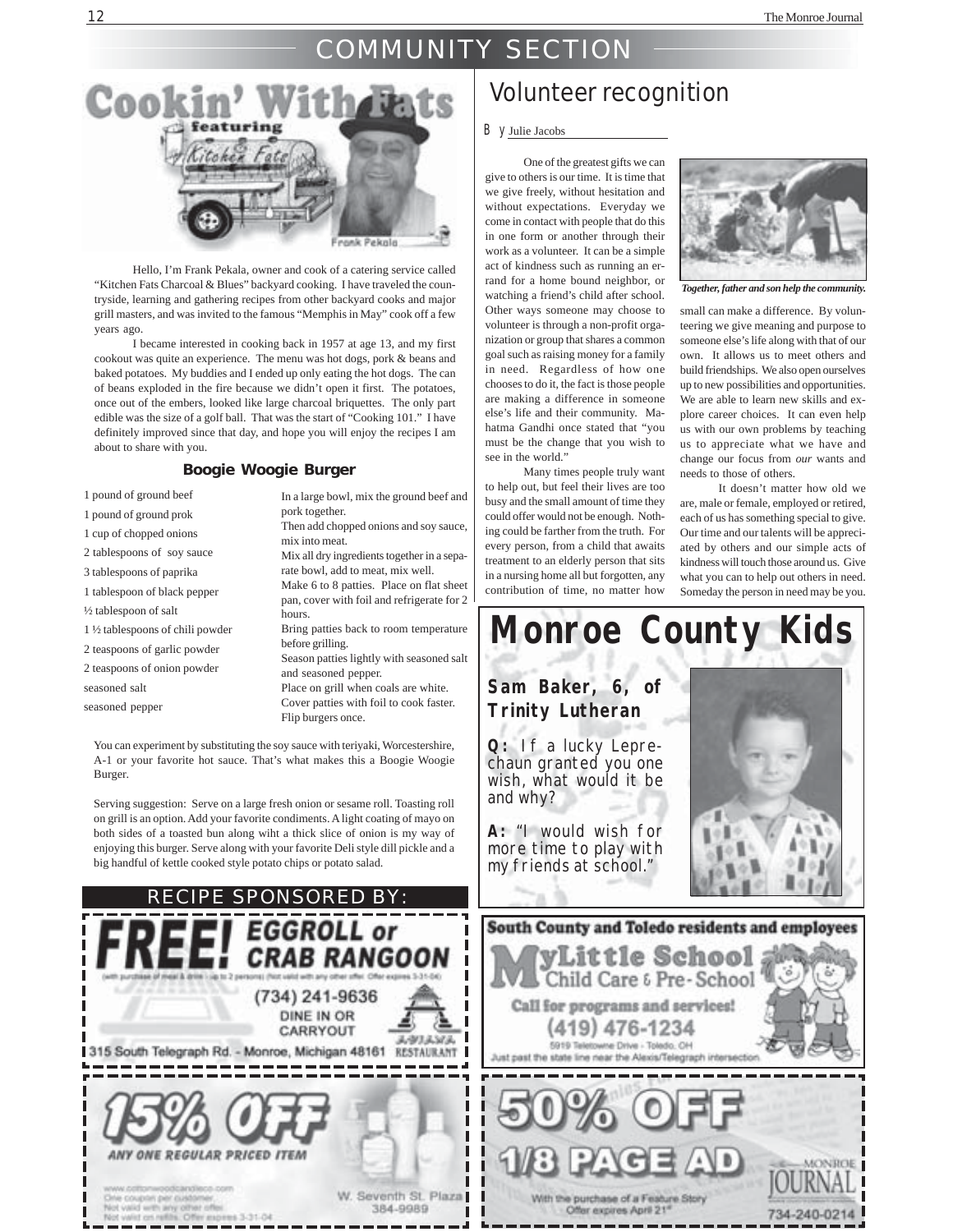## COMMUNITY SECTION

# Local Hero Brothers, young<br>firefighter serve community



*(left to right) Kevin Van Daele, Jason Van Daele, Brian S. Merkle, and Mike Merkle*

#### By Jeff Guthrie

A fire department will usually refer to themselves as a family, a unit that can depend on each other with their lives, but at the Monroe Charter Township Volunteer Fire Department the word family takes on a literal definition. Current Fire Chief Larry W. Merkle is a third generation family member of the department, his grandfather William M. Merkle started the department in 1948. Now the Merkle family has a 4<sup>th</sup> generation on the same department. What makes the 4<sup>th</sup> generation so special is that it is not just one person, but two brothers: Mike and Brian Merkle are 21 and 25 years old.

Mike and Brian both stated how they "grew up" with the department and how it felt natural to join the department. Before the brothers individually decided to join the department, they had to consider whether or not they wanted to dedicate themselves to a strenuous job with unpredictable hours. "It takes major time, I remember watching my dad in stands when I used to play soccer and the tone would go off on the radio and I would

#### see four or five guys run off to answer the call," Mike Merkle said. But in the end, the call to help people in their most critical time of need was too much of a calling and tradition for the brothers to pass up. "I always wanted to be a firefighter, I just grew up around it" Mike stated.

Surprisingly, the Merkle brothers are not the only brothers on the department: Jason and Kevin Vandaele, 21 and 23 years old are also members of the department. "Kevin got on first and I followed his lead" younger brother Jason said. He also added that being a firefighter is the "experience of a lifetime.'

Both sets of brothers agree that it is "nice" having a family member on the department that they can trust with each other's life, but all the fire fighters agreed that even though they all may not be related by blood; they still consider it a family. In addition to the brothers there are several other young men who are on the department:

David Haynes is 21 years old and works in a rehab center with drug and alcohol patients. 22 year old John Kranz does masonry work. The youngest member of the department is 19 year old Steve Needham who is also a United States Marine. "I can call anyone of these firefighters and they will give me help, advice, or whatever I need," Mr. Needham, who is in his probation period as a firefighter, said.

"It is a type of big brotherly love," Mr. Needham said.

### Monroe County Grandparent: Virginia (Jenny) Bellmore



*Virginia (Jenny) Bellmore with her five grandchildren*

By Jeff Guthrie

It has become quite common in America for immediate family members to be divided by many miles and sometimes many states, but one particular family in Monroe, Michigan has managed to keep the majority of their family within 1 mile of each other. The close proximity allows for many trips to Grandma and Grandpa's house.

Virginia (Jenny) Bellmore, a life long resident of Monroe, is a devoted wife, mother of four children, and a grandmother of five children. Mrs. Bellmore married Steven M. Bellmore on November 13, 1971. Together, through hard work and deep faith in Christian beliefs they raised four children: Stacy Bellmore-Byrne, Heather LaRoy, Travis Bellmore, and Amy Bellmore. Now two of her children have families of their own to raise and they have relied heavily on their mother for advice, guidance, and assistance. "She is always there for us and her grandchildren" Mrs. LaRoy said. "It doesn't matter if it is the middle of the day or the middle of the night, if we need help, advice, or somebody to watch the kids because of an emergency, she's a 24-7 grandma" Mrs. LaRoy continued.

This sediment is echoed by Mrs. Bellmore's first born Stacy Bellmore-

INSURANCE

Byrne who has two children, "She is always there, active in their lives, and she spends much more time with her grandchildren than the average grandparent." But Mrs. Bellmore doesn't mind spending her days with her family and grandchildren, "I love to watch them, and I enjoy spending time with them," Mrs. Bellmore said. "My grandchildren play a huge role in my life. They are part of my life everyday, and they give me a lot of joy and happiness. They help me to remember to keep a smile on my face."

Ms. Bellmore-Byrne and Mrs. LaRoy both credit their mother with raising them on core values of Christian faith. That continues today with Mrs. Bellmore's grandchildren. "I model myself after my mother with the values she has instilled in me concerning church values, honesty, and work ethic," Ms. Bellmore- Byrne said. These values are handed down to the grandchildren, primarily by the parents, but when grandma spends time with them she always makes it worth while. "She helps with school work, stories, songs, she is just so active in their lives," according to Ms. Bellmore-Byrne.

In addition to the previous activities, the three oldest children I spoke to all said they like to go to Grandma's to play games and one game in particular, tic-tac-toe. "I like fun games, because the game I like to play is tic-tactoe, because when you play tic-tac-toe and get three in a row; you win" 4 year old Ryleigh smiled and giggled.

"I want them to have happy memories of their Grandma and Grandpa," Mrs. Bellmore said. Judging from the reaction of Mrs. Bellmore's family it looks like it is safe to say this has already been accomplished.

#### *SURETY BONDS* Continued from page 9

like going to the bank for that loan, so make sure to allow yourself sufficient time. If you are a contractor, talk with your insurance agent about bond requirements in advance of your needing them. It is always better to have your bond line established and approved ahead of time when in business - then it will take on a phone call and short period of time to

produce the bond form you need. You will have that edge on the competition and professionally be able to produce those bonds in a timely fashion.

*Deanna L. Sobocienski, AAI, AAM, CPIW*

*Raisin Valley Insurance Agency, Inc. President*



### **NOMINATE YOUR GRANDPARENT AND GIVE THEM THE RECOGNITION THEY DESERVE!**

**Submit artwork and story of 250-300 words to news@themonroejournal.com**

**HEALTH** 

Depend on me for sound advice on all your health insurance needs.

Ask me about health insurance the State Farm way.

Joe Gill, Agent 7521 N. Telegraph Road Ste. 2 Newport, MI 734-585-8778

#### Like a good neighbor, State Farm is there." statefarm.com<sup>m</sup>

State Farm Mutual Automatele Insurance Company . Home Office: Stoomington, Ninols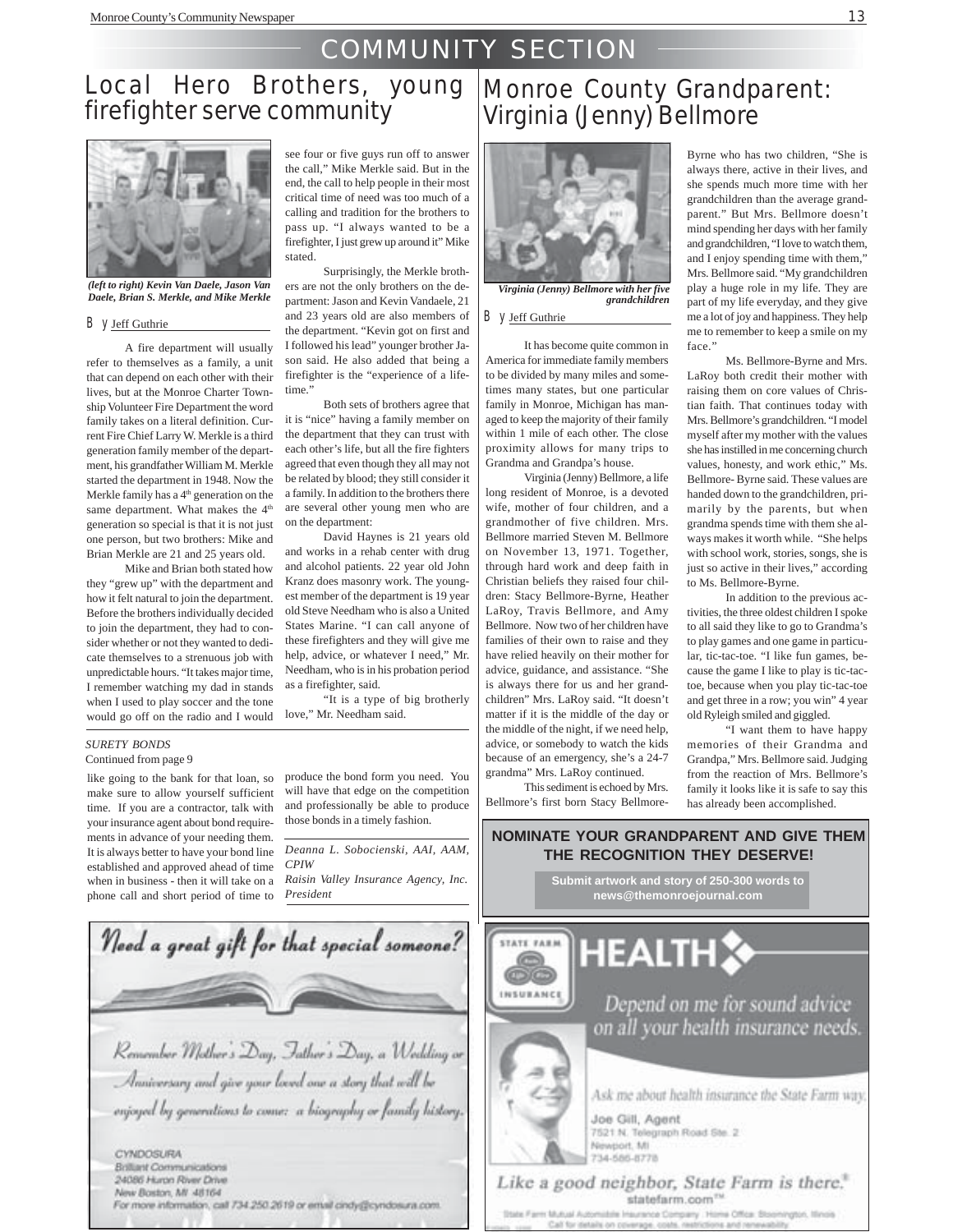### COMMUNITY SECTION

### Movie Review: The Butterfly Effect | Food Review: Asiana

#### By Mike McHone

 There's only one thing wrong with "The Butterfly Effect." Everything.

 The film stars Ashton Kutcher as a young man imbued with the problem of blacking out at certain times in his life. In his youth, he discovers that his father (a man locked inside a mental ward) was cursed with the same problem. Later, after a bad reunion with a girl from his childhood, he also discovers that he can tap into the exact moments that he blacked out in his life, actually travel back through time and alter his life's course.

 Bored of reading this yet? Yeah, imagine sitting through it for about two hours after paying almost nine bucks.

 Basically, the film is one long drawn out episode of "Quantum Leap." Except, of course, without the interesting characters, good plotlines, and witty writing. One must give credit, however, to the idea of the piece. It was, most definitely, an interesting concept, and one that could've been fascinating if in the hands of, say, M. Night Shymalan (dir. "The Sixth Sense," "Unbreakable") or even Steven Speilberg. But that's all that really sticks out from the film: the potential.



 Besides the boring acting, the overdone "leaps" back in time to set things right, and the complete waste of Eric Stoltz ("Pulp Fiction," "Mask") as a drunken pedophile, the film really misses the mark when it comes to the father character. How did Kutcher's character inherit this time travel gift from dear old dad? How, truly, did his father deal with it? These things might've added weight to the story.

 All in all, this "Butterfly" should've stayed in the cocoon a little while longer.



#### By Phil Koch

For eight months now B cat has lived at the Monroe Humane Society's animal shelter. B cat was dropped off by his previous owners and has awaited adoption company for a willing, patient adult. ever since.

touch him, I worked with him on a daily basis to get him adoptable" said Monroe Humane Society assistant manager Dawn Musko.

 The "B" in B cat stands for Brat. need another cat for company." "He's playful but once he gets going he can be a little rough. I do not recommend him around children" said Musko.

 B cat is a beautiful feline with soft golden brown fur. There is much energy mane Society at 243-3669.

inside B cat, he is only about one and half years old and not yet settled for being a kitten. With time, this misunderstood, energetic, four legged friend can become

"When he first came in you couldn't Humane Society since July of 2003. Kelli Geierman has volunteered at the Geierman enjoys spending time and taking care of the cat at the shelter.

 Tending to B cat, Geierman said "I like him … he's very playful … he might

 If you would like to receive information about how to adopt B cat, or have questions on how to adopt any orphaned animal, please contact the Monroe Hu-

#### By Phil Koch

 There is a new Asian restaurant in town, located on 315 South Telegraph next door to the new Farmer Jack. From Almond Chicken to Sweet and Sour Shrimp, Asiana offers the public Chinese, Japanese, Taiwanese, and Korean flavors. Brilliant displays of peacocks and dragons surround the dinning area. Stringed sea shells drape the walls and cherry oak furniture invites you to sit.

 The dinner selected was Dragon Phoenix, a chicken and beef stir fried in a special hot sauce. Looking over the menu for a soup to fit the main course, Tom Yum was found listed between two peppers indicating to the reader that they would be getting a bowl of something hot. Traditional egg rolls were chosen as an appetizer to help put out those flames. For a beverage, the Thai Ice Tea seemed to be a suitable contrast.

 The Tom Yum tasted spicy but not to over powering, putting some fear to rest. Curry powder is the secret behind the Tom Yum's kick, and can be ordered with chicken, beef, or shrimp. Out came the Dragon Phoenix, an array of peapods, water chestnuts, onions, salary, and carrots lay mixed with



*Looking through the seashells into the bright interior at Asiana.*

the chicken and beef. For one dollar extra replace white rice with fried rice. Washing down those flames with Thai Ice Tea was excellent, this concoction contains a special brew of sweetened Thai tea toped with ice cubes and milk. The combination was delicious; the discovery of a new flavor was exciting.

 Josh Spas has been a server at Asiana since June of 2003. "Good family, regular customers and laid back atmosphere" said Spas.

 The fortune cookie always ends an Asian meal, without it how does one know what lotto numbers to play? The contents of the cookie reading "It's going to be a nice day" after a dinner like that the fortune seemed very possible.

# R emembering  $\curlyvee$  esteryear

Historical Markers of Monroe County

#### B y Mike McHone

 History is a curious thing. We, as people, are always striving to look forward to the future. But sometimes the most assured way to see into the future is to look into the past.

 Monroe is a city, as many scholars and University professors have noted, that is one of the most historically marked places in all of the United States. As a town, we have what most cities need, but few could ever attain: a sense of where we are, and where we once were.

 On the corner of North Custer Road and Raisinville Road lies one of the oldest historical sites in all of Monroe. Some of us have seen it, probably, a thousand times in our life, maybe more. A few of us, more than likely, drive by it every single day. And it's a good chance that some of us have visited it during the summer on the way to the fair.

 Located right on the Raisin River, next to the bridge, is the Old Papermill School, a historical place that has had a hand in shaping the lives of many people in Monroe County.

 In the 1850s, the McDowell Papermill was located approximately where Ellis Library now stands. A school was built across the river and it served the children of mill workers and students living on the north bank for over 100



years. An early wooden bridge spanned the River Raisin here about 1849.

 However, in 1887, the bridge washed away due to severe winter ice conditions and students from the south side rowed across the river to complete the term. The mill closed that same year and the bridge was not replaced until the 1940s.

 In 1955, the school became apart of the Monroe County School Commission. It closed in 1962 and students were transferred to Raisinville School. Sometime later, it was turned over to the Monroe County Historical Commission.

*For more information concerning this, or other historical sites in the city of Monroe, contact the Monroe County Convention and Tourism Bureau at 734-457-1030 or visit www.monroeinfo.com*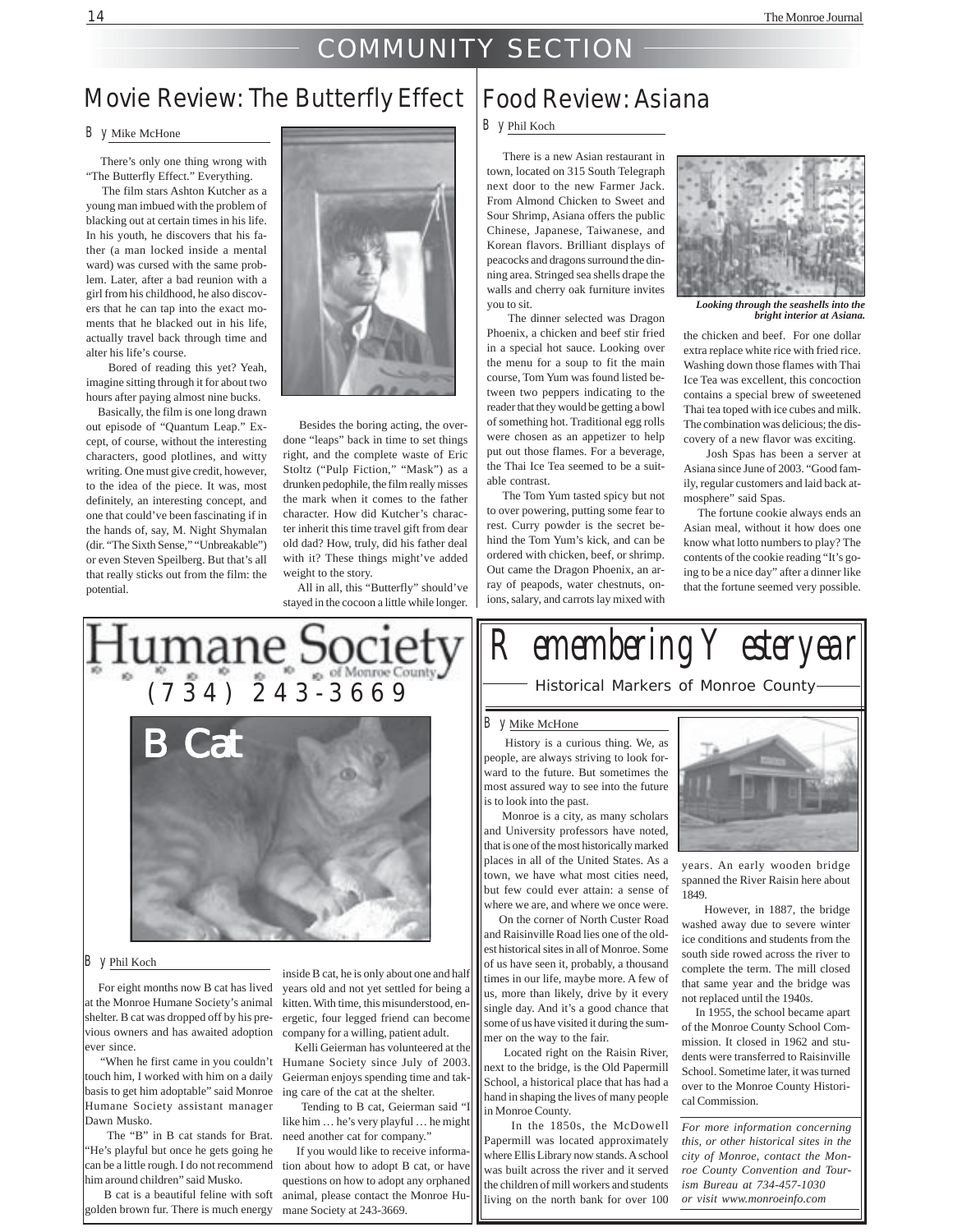### PUBLIC VOICE

### Dedication of firefighters overwhelming

By Jeff Guthrie



The men of the Monroe Charter Township Fire Department (MCTFD) are dedicated to their work. I had the privilege of sitting down with seven

young firefighters and the Chief of the department for a feature in this paper called Local Hero. I did not expect to write a column about them, but I felt compelled to do so.

#### **THE BUILDING**

MCTFD has a newer building and Chief Larry Merkle was kind enough to give me a tour of the building which features a shower and locker room, weight room, a recreation room with furniture, television and is connected to a kitchen. But what impressed me most about the department's headquarters was not the rooms but the condition of the rooms. They were spotless and shiny.

Now some of you reading may think this is a stupid thing to mention, but a group of 24 guys who only get paid \$ 8.00/rescue call, keeping a 15,000 square foot building clean as a whistle is an accomplishment that takes one thing: *Dedication*.

#### **THE FIRE ENGINES**

On the tour Chief Merkle was showing me all of the headquarters fire engines and I began to ask him questions about cost, maintenance, age, etc. The responses I received from the chief were impressive concerning the cost, (as one might expect) but what was more impressive was the attention paid to the fire engines. According to Chief Merkle

MONROE

Therapeutic Massage t- Bodywork

90% of the maintenance/repairs to the vehicles are carried out by the volunteer firefighters, a staggering thought when one thinks about all the other obligations of life; family, job, and a house to take care of.

Further in our discussion when the chief was showing me the stations newest custom made fire engine I made a reference to how new all of the vehicles were. Chief Merkle at that point kind of chuckled and pointed to a shiny smaller fire engine, maybe a little bit bigger than a pick-up truck, and said "That one is 16 years old." I was shocked. How does a truck that has been driven in every type of weather for last 16 years have a shine like my Uncle Mike's bald head?

 "One night they washed the fire engines 5 times," Chief Merkle said.

Oh, I see why it still shines: *Dedication*.

#### **THE MEN**

They are all young and all they want to do is make a difference in the community in which they live. But what struck me most is what they do beside volunteer their time to the department. For example, Brian Merkle, 25, a volunteer firefighter, Funeral Director at Bennett Funeral Homes in Erie, Mi., a Trustee on the Monroe Township Board of Trustees, and most importantly a father and a husband. The same can be said for 21 year old David Haynes, who works for Salvation Army in the rehabilitation center with drug and alcohol abusers.

I was offered just a glimpse into these young men's lives and I know they already have and will continue to strive to make our community a better place to live because of one thing they all have. *Dedication*.

734-240-0214 news@themonroejournal.com www.themonroejournal.com

734-457-1105



By Julie Jacobs Fear Not



away, almost unreachable. Maybe it God for bid, we could fail. So we settle back into our comfort zone and do nothing. We accept this way of living as the norm because it's easier than facing change. Yet it seems that change is what we are striving for. We want to spend cial freedom and independence and live life to the fullest.

So why do we continue to fight it? Fear. How many times have you had an idea for a product or business that you will be amazed at the confidence you made you excited just thinking about it? You were sure it could be the "next big thing". Maybe you made plans, wrote down ideas and even added a few goals to the list. Then reality kicks in. People standards high and reach for your dream. tell you it will never work, money becomes I dare you! an issue, and your hot idea begins to cool

It is said that a down. The what-ifs begin to enter the journey of a thou-picture. What if it doesn't work, what if sand miles begins no one calls, what if no one buys it and with a single step. the list goes on. Soon you set it aside and Yet for many that think about it a little longer. Then the infirst step is the evitable happens. You're thumbing hardest. Maybe through a magazine or newspaper only to the "big picture" read about someone that has taken your seems too far idea and made it a success.

seems, it will take too long. Or maybe, in the way of opportunities that may only more time with our family, to have finan-and settle for what life gives you because Too many times we let fear stand come along once. There are times in our lives when we need to take chances and welcome change. Change is inevitable so you can either embrace it by working with it or be left behind to watch others live your dream. Don't sell yourself short you're afraid to fail. Fear is just an emotion. Let it become anything more and it will paralyze you. Face your fears head on. Once you make up your mind to it, will gain and the freedom you will feel.

> Remember that the cost of doing nothing is greater than that of doing something. Take it one step at a time, set your

### MCCC student recognition By Phil Koch



your typical young American male. Berry can be found playing guitar in a band, delivering pizzas, and listening to Kid Rock. On top of his job, and his

time student at Monroe County Community College (MCCC).

Berry was born on October 30, the day before Halloween, at Monroe Mercy Hospital. Living in Monroe County his whole life, this Jefferson High School graduate of 2002 can't wait to see the world.

Devoted to a higher education, Berry maintains four classes at MCCC.

Jeff Berry is "I really like the teachers. The staff is personable, and it's not too big" said Berry.

> Writing for MCCC's student newspaper the Agora, Berry picks this to be his favorite class, "I like writing and interacting with people I don't know. I like the stress that comes with it, gives me fuel to burn at the gym" said Berry.

commitment to the band Berry is a full taken an interest in Literature. "Short sto-At the college Berry has also ries are pretty interesting, in a way it helps my writing" said Berry.

After his time at MCCC Berry wants to transfer to Eastern Michigan University where he will work on finishing a four year degree. Once receiving his degree Berry hopes to become a radio talk show personality and maybe write a column for a newspaper.



This certificate may be used for new patients for consultations, examinations, xrays, office call, or deductible. This certificate may be used for charges not covered by insurance, medical deductible and co-pay excluded. One coupon per patient.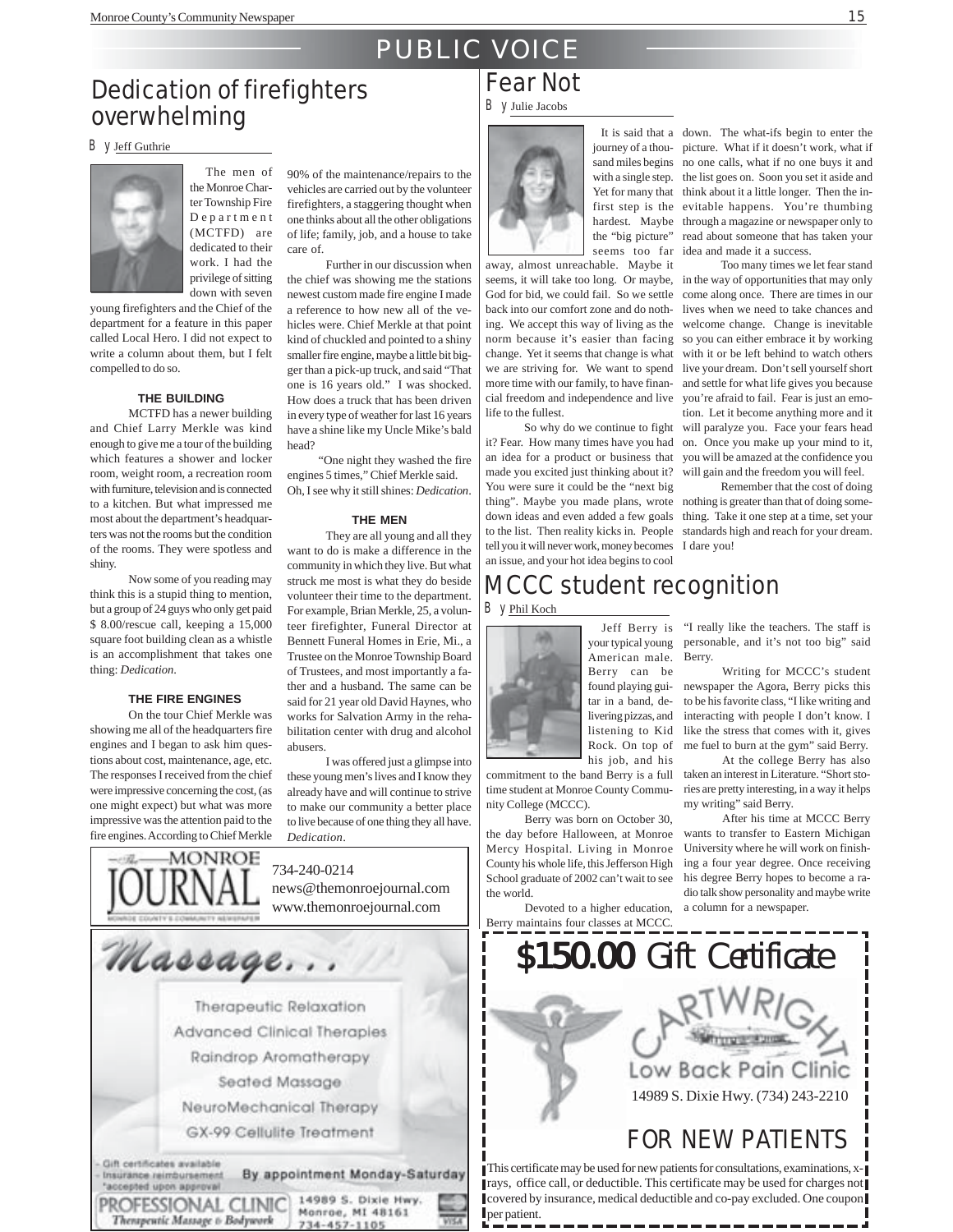### NOMINATE A MANAGER OR AN EMPLOYEE TODAY: Contact the Monroe Journal at 240-0214

### Imagine Monroe County kick's off with youth

#### By John Patterson

Well, by now most of you have heard about "our" Imagine Monroe County Project. A citizen based, Community Vision Process, that will allow everyone in Monroe County the opportunity to contribute to the hopes and dreams of our future. First introduced to me several years ago by Mayor Jeanette Blazier of Kingsport, Tennessee, the Community Vision process has changed the course of communities across the U.S. and around the world. By providing citizens input into areas of interest like economic development, recreation, education and the arts (to name just a few) the process compiles a series of ideas for the community, in this case the community of Monroe County, to focus on and work toward together. One compelling reason to invest the resources, time and effort into such a project is the incentive it may provide our youth to continue to work hard and get a great education, then keep that knowledge and experience close to home for the benefit of our economic growth and quality of life.

For this reason, our Imagine Monroe County Project will be kicked off by a session designated specifically for youth and will include participants from eleven (11) school systems from throughout the County. "The concept has been met with tremendous enthusiasm," stated Bill Saul, a volunteer for Imagine Monroe County and Erie Mason School Board Member. Mr. Saul added, "Every school, administrator and student we have talked

with have expressed both a strong endorsement of the project and a contagious excitement to participate!" He also stated, "I am so proud of this community...and to be a part of this project. It is going to have a significant impact on our future if we can come together to accomplish the goals established throughout the process the way we have during the planning and organizational phases of it."

It is no secret that the emphasis on capturing the hearts of youth is the key element in the success of a community. Governor Jennifer Granholm has joined other elected officials and community leaders in declaring youth the States most valuable resource. Well, Monday morning March 1, 2004 in the auditorium of Monroe High School...Imagine Monroe County will attempt to do just that as 165 students from every corner of our community will put the plan in motion. Stay tuned for the details! If you have questions about how you can be involved in Imagine Monroe County...call 734.457.1095 and on the web at www.imaginemonroecounty.org!

*Contact-John Patterson President/CEO Monroe County Convention & Tourism Bureau 106 W. Front St. Monroe, Michigan 48161 734.457.1030 Phone 734.457.1097 Fax www.monroeinfo.com*

The Identity Theft Shield gives you easy access to the resources you need to understand your credit ratings...and to fight back if an identity thief threatens your financial standings.

**PPD** Angel Millet 734-915-0517 Becky Coffin 734-819-1210 SHIELD **NYSE** 



Locally owned and operated We Accept Insurances and Private Pay For appointment or more information call (734) 243-2089

### Monroe County's Employee of the month: Thea Vandercook



Thea Vandercook has been working for Kris Bezeau, Monroe Branch Manager of Liberty Mortgage Funding, for about a year, and has become an extremely valuable member of his staff. "Not only does she care about her job and the clients that we work with, but Thea goes above and beyond as a mortgage processor," stated Mr. Bezeau. "Thea makes sure that every person who steps in the door knows what Liberty Mortgage Funding does and she also makes sure that they all walk out with a business card and some free information if needed."

 "We have had several clients that I would never have been able to assist without Thea's personal skills and persistence. I get compliments from many clients and professionals about her ability to handle their needs and make them feel like they are our only concern."

 Thea is highly organized and keeps Mr. Bezeau updated constantly on pertinent dates and times for files as well as appointments. Most processors at mortgage companies rarely deal with clients on a day to day basis. Thea handles much of the office's contacts after initial application and is competent in expediting closings quickly. According to Bezeau, this freedom allows Liberty's staff to assist special needs mortgage clients that other lenders or brokers won't work on unless charging huge closing fees and points.

Thea is an hourly employee who stays after to get her job done on a frequent basis without being asked. She deserves the bonuses that she earns. "If I had a processor like Thea in the past, my income would have been significantly increased over the years," said Bezeau. "The trade of becoming a highly efficient mortgage processor takes years of experience. Thea is way ahead of the curve and is essential in the operations of our Monroe Branch."

"Our industry can be quite difficult at times with the constantly changing mortgage guidelines and processes. With Thea as part of our staff, we take many of these changes in stride and the office atmosphere is friendly and lighthearted instead of stressful and depressing."



### THIS PAGE SPONSORED BY:

### **AT THE BALANCED YOU** SPECIALIZING IN THERAPEUTIC MASSAGE

Valerie Maulbetsch - Myomassologist 554 Rambow Dr. - Monroe, MI 734-240-0252 PH . 734-819-1489 CILL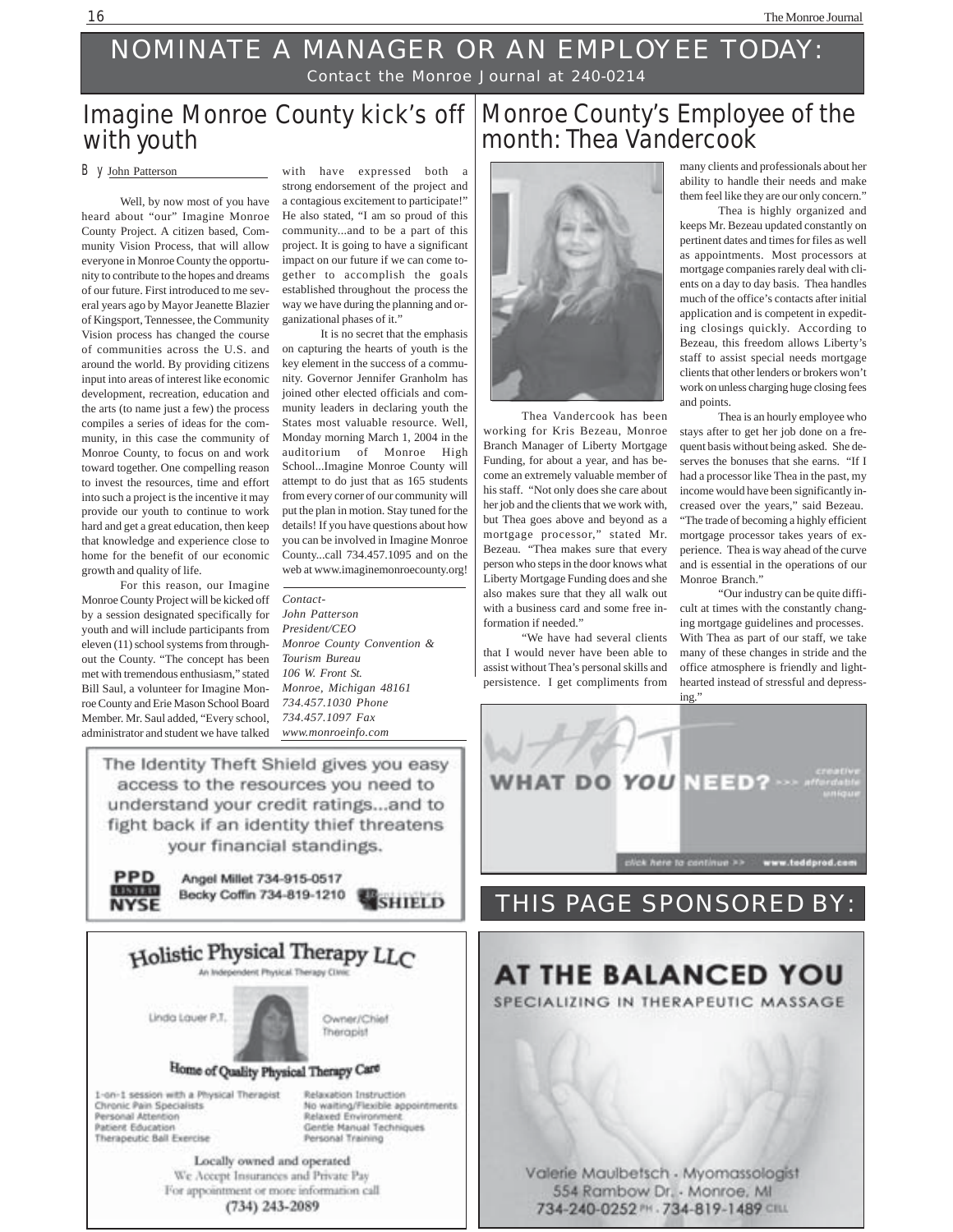

# 36-Month CD **ANNUAL PERCENTAGE** ۰ ۰ ۰

# Stop in for **Great Rates**

Discover traffic-stopping rates with convenient investment options from MEE. Take advantage of a great 5.5% Annual Percentage Vickl (APY) with our 36-month Certificate of Deposit. Enjoy more for your money, now and down the road. For more information call 800-321-0032 or 734-242-2204 or visit a branch office near you.



A Better Way to Bank

MONTER FOR

# Xerox is in your neighborhood. Let's talk.

As your local Xerox Authorized Sales Agent, we'd love to show you how affordable, world-class Xerox products and services can help meet your business needs from desktop to print shop. We offer the convenience and peace of mind of working with a locally owned business. Plus,

all Xerox products are backed by the Xerox Total Satisfaction Guarantee, the ultimate expression of confidence in the performance of Xerox products.

> Come see how easy it is to give your office the advantages of Xerox document solutions.

For more information, contact us at:

**eg Document<br>All Imaging Systems, Inc.** 

**Keron Mitherized Sales Agent** 

15195 S. Dixie Hwy Monroe, Mi 48161 disxerox@sbcglobal.net

734-241-1902 1-866-888-7593 734-241-2049 fax







"Bring a bag of non-perishable food items this week (March 8-12) to your local Curves and join with no service fee. All groceries will be donated to local food banks.

Curves The power to amaze yourself."

#### *Curves Supports Monroe County*

Curves, 30 Minute Fitness and Weight Loss Center, in Monroe will be joining Curves International Inc. "Food For Friends" food drive to benefit a local food bank. This year, Curves in Monroe is pleased to donate our food to Monroe County Food Bank. This bank supplies 7 food closets in the area.

Anyone may drop non-perishable food items at Curves Monday - Friday 8 - 1pm and 3 - 7pm.

> **1170 W. Front St. (734) 240-0036**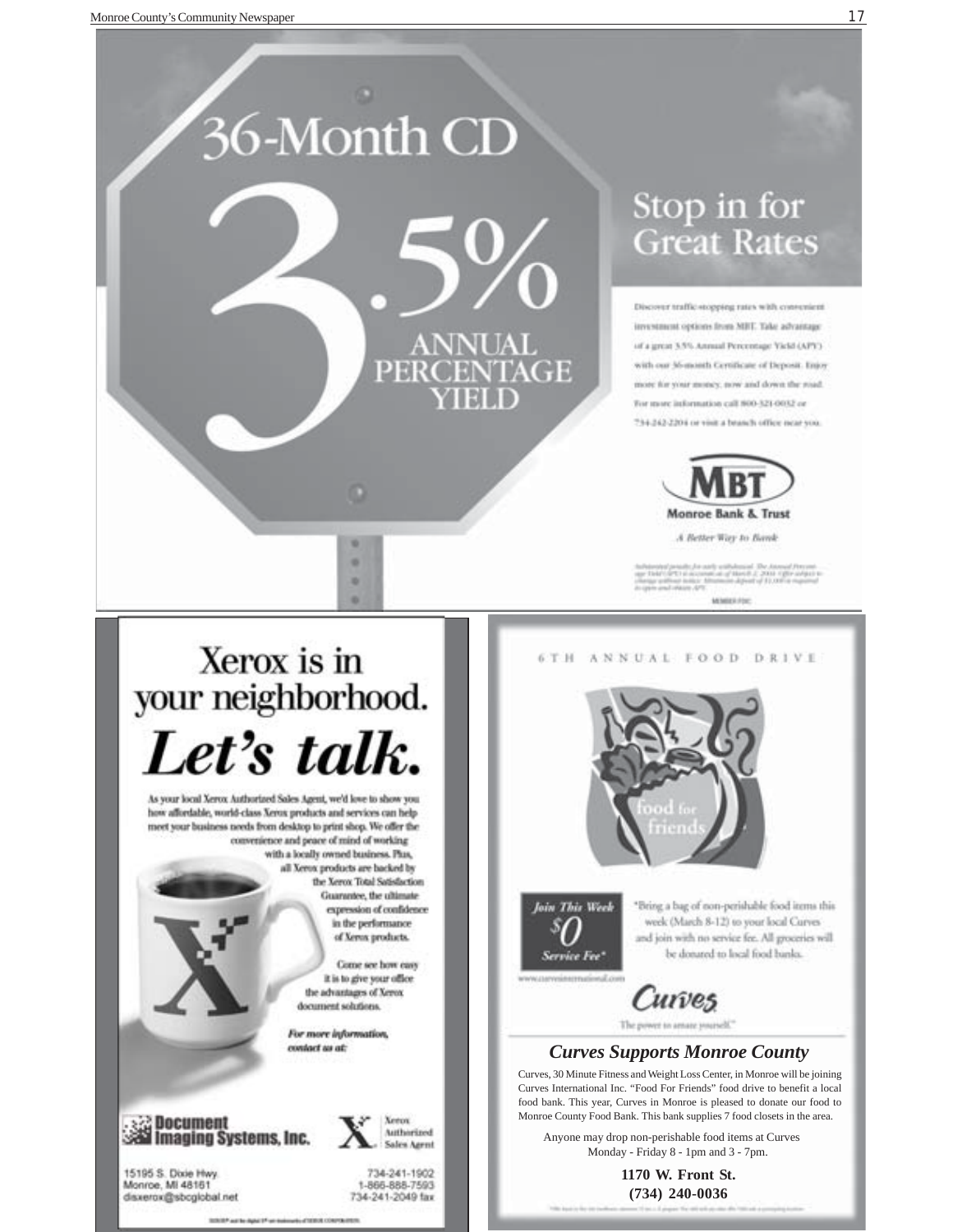# Book Review: Dare to Repair

#### By Jen Wilson

#### **By authors Julie Sussman and Stephanie Glakas-Tenet Paperback: \$13.75**

"This is not your father's home repair book. And it's not your husband's, your brother's, your boyfriend's, or the guy's next door." That's how authors Julie Sussman and Stephanie Glakas-Tenet are describing their Do—It—Herself Guide to Fixing (Almost) Anything in the Home. As wives of busy CIA agents (yes, Glakas-Tenet is the wife of CIA director George Tenet) they often found themselves alone and frustrated by home repairs that never seemed to get finished. When they consulted the do—it—yourself guides generally available on the market, they realized that these manuals were not written for your average female repair rookies. That's when they teamed up, learned their way around the toolbox, and created Dare to Repair.

According to Julie and Stephanie, many women have broken the glass ceiling in corporate America but don't know how to fix it. Four times as many women as men now head households. Sixty percent of women live alone. Women are the fastest-growing segment of home buyers and a driving force be-



hind increased sales at hardware stores. It's about time women had their own home repair manual!

In Dare to Repair, Julie and Stephanie attack every repair with wit, patience, and encouragement. They swear they've done each of these repairs in their own homes, so when they promise it's

easy, it's easy. Each easy fix comes illustrated and diagramed, making it easy to identify the parts, the process, and even the tools required for the job.

This book covers everything from plumbing to home safety. With Dare to Repair, every woman can feel comfortable taking the plunge— from fixing a leaky faucet to cleaning the gutters. Learn to lighten up— whether it's removing a broken light bulb or installing a dimmer switch. Ladies, keep your cool— from maintaining a refrigerator's gasket to changing the rotation on

a ceiling fan. The Windows, Walls, and Doors chapter shows us how to get a handle on it— from replacing a doorknob to replacing a broken window. And finally, this books can teach us all how to play it safe— from planning a fire escape route to installing a smoke detector.

For Sussman and Glakas-Tenet,

writing this book was as much about learning to fix things around the house as it was about passing their knowledge on to others. They ask each of us to do the same thing; to pass on new repairs to the neighbors, mothers, grandmothers, and sisters in our lives. They challenge us to use our own knowledge (of many things, not only home repair) as a tool for improving our lives as well as the lives of others.

From cover to cover, Dare to Repair is inspirational, easy to follow, and never condescending. This book makes a great gift, no matter whether you are giving it to a daughter who is about to live on her own for the first time, or just buying it for yourself so that you can start to tackle some of the many projects that you always thought you needed a handy—man to do. No matter what your reason is for buying this book, Julie Sussman and Stephanie Glakas-Tenet promise that once you start, you won't want to stop.

*For more information about this book, including a tip of the month, how to buy this book, what the authors are up to now, and the accompanying PBS program, visit www.daretorepair.com.*





Monroe, MI 48161 734-242-5252 Kris@firstmortgageteam.com www.firstmortgageteam.com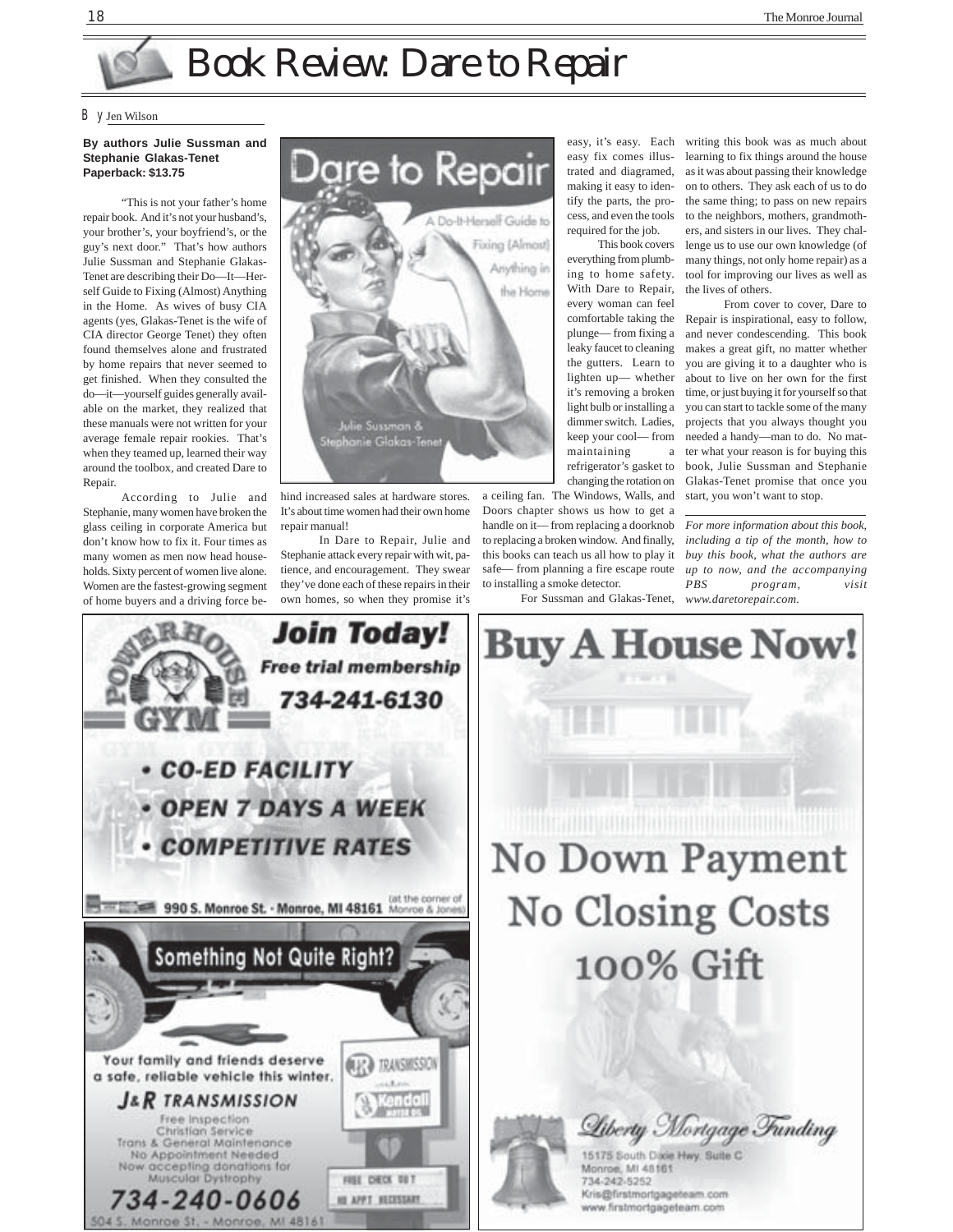### MARKETPLACE

#### **Solutions www.rickbovinet.com**

Search commercial and residential real estate listings

**Lee Wayne Corporation**

**http://topsellers.leewaynecatalog.com** Search thousands of promotional corporate identity products

#### **Todd Productions**

**www.toddprod.com** Video production and website design

#### **Kolton Enterprises**

**www.shaklee.net/kolton** Preventative health care products and environmentally safe office and home products

**DB Design Service www.dbdesignservice.com** View samples from local graphic design firm

#### **Cyndosura Brilliant Communications**

**www.cyndosura.com** Our website offers FREE articles about how public relations and marketing help yuor business grow

#### **Monroe Marketing Group www.monroemarketinggroup.com**

Professional marketing services for our business community.

#### **Allstar Real Estate Team www.allstar-home.com**

Search residential, commercial properties and vacant land.

**1991 FORD T-BIRD**. White, runs strong, nice<br>interior, clean. Slight body damage. Asking only<br>\$600. Call 734-240-0214.

**EXTERNAL CD-RW.** Pacific Digital. Hardly ever used. \$125 Worth \$200. 734-735-1381.

# Rick Bovinet-Real Estate<br>Solutions<br>www.rickbovinet.com **Feature Real** Feature **Med** Site



Designer's Edge, Inc., a place where manufacturing ideas become reality. DEI specializes in design and build of industrial machinery and controls.

SOLUTIONS THAT WORK

Since 1978, Designers Edge 1nc. has made manufacturing automation and<br>controls a reality. Our philosophy is that customers are the key to our-<br>success, and our emphasis on quality, customer service and process<br>improvement

#### We provide manufacturing automation solutions that work!



We look forward to helping you reach your goals and deadlines by providing me soon ranked to take your project from concept to completion. We<br>elight tourism for a new manufacturing project and develop process<br>improvement automation that will work for you. We use our years of expertise<br>and experie



If your project requires manufacturing automation and controls done right the<br>first time, on time, then you've come to the right place. Designers Edge can<br>help you with all of your manufacturing automation needs.

Energy is not getting any cheaper, so why waste it? Our energy recovery<br>system for fluid processes allows customers to save money initiarity. Together<br>we can design and manufacture a system custom to your needs to recover with no money up front. Give us the opportunity to help you save.

Designers Edge specializes in providing quality control systems to improve your process, reduce errors and decrease down time. We utilize the latest technology in error checking controls to provide solutions to your most difficult production problems. We integrate components such as barcode scanners, vision systems, color sensors, and more, to give you and your company the highest standard of quality and process improvement. Our job is to make you successful for your customer. At Designers Edge, Inc. we believe that there is no substitute for total quality control. By implementing a total quality control system, you will save time and money by reducing downtime, errors, and charge backs from unhappy customers. Designers Edge is here to help you through the transition to total quality control by providing systems that work! **www.designersedgeinc.com**



**EMPLOYMENT OPPORTUNITIES**

**NOW HIRING:** professional salespeople,<br>advertising sales, and phone sales for local<br>publication. The harder you work, the more you<br>makel Performance based pay, Send resume to:<br>The Monroe Journal, 14989 S. Dixie, Monroe, MI 48161



- **Track progress**
- **Free**

**Sign up for FREE membership today!**